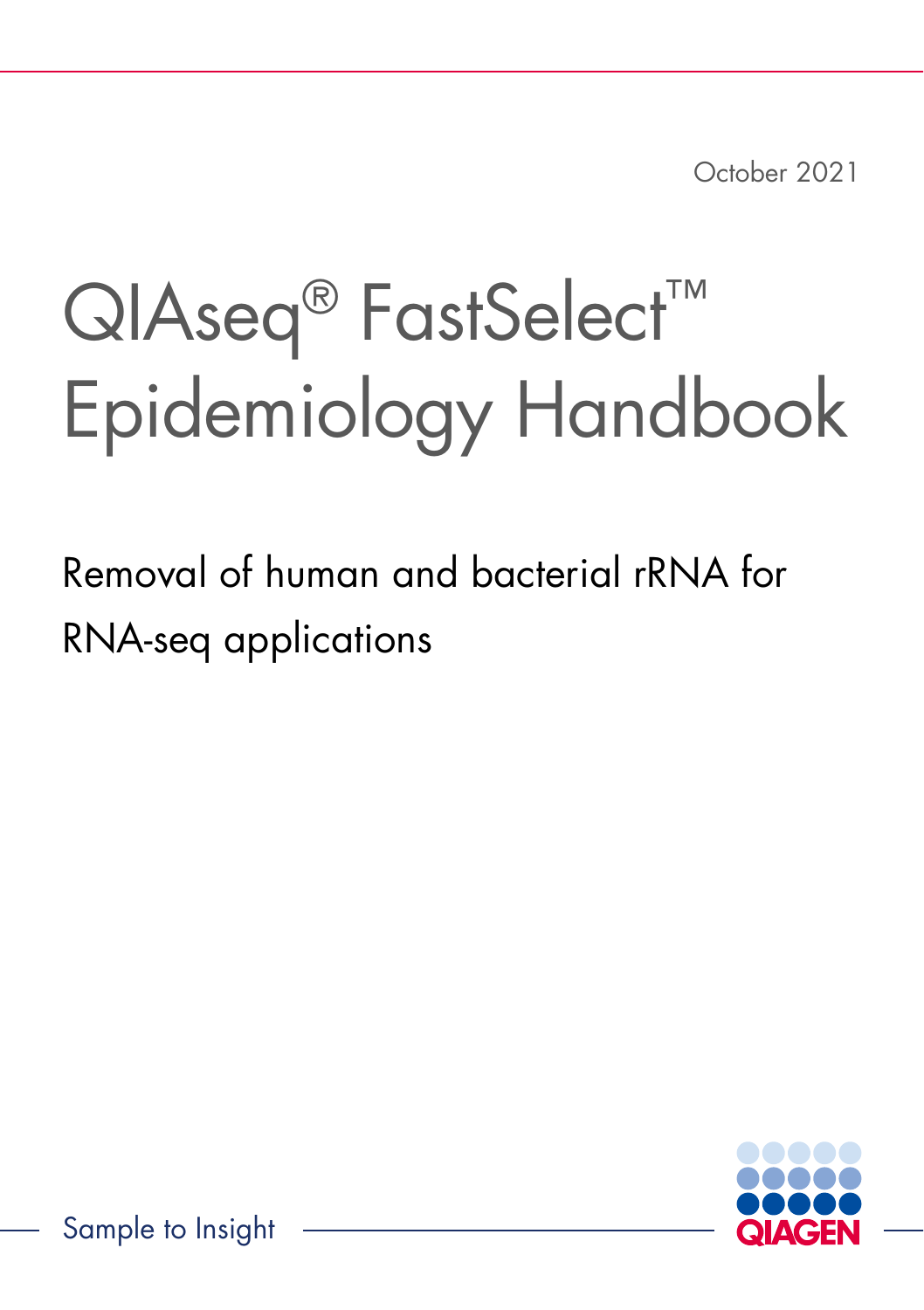### <span id="page-1-0"></span>**Contents**

| Protocol: QIAseq FastSelect Epidemiology with the QIAseq Stranded RNA Lib Kit  11                  |
|----------------------------------------------------------------------------------------------------|
| Protocol: QIAseq FastSelect Epidemiology with Illumina Stranded Total RNA Prep 16                  |
| Protocol: QIAseq FastSelect Epidemiology with TruSeq Stranded Library Preparation 20               |
| Protocol: QIAseq FastSelect Epidemiology with the NEBNext Ultra II Directional Library Prep Kit 24 |
| Protocol: QIAseq FastSelect Epidemiology with the KAPA® RNA HyperPrep Kit 28                       |
|                                                                                                    |
|                                                                                                    |
|                                                                                                    |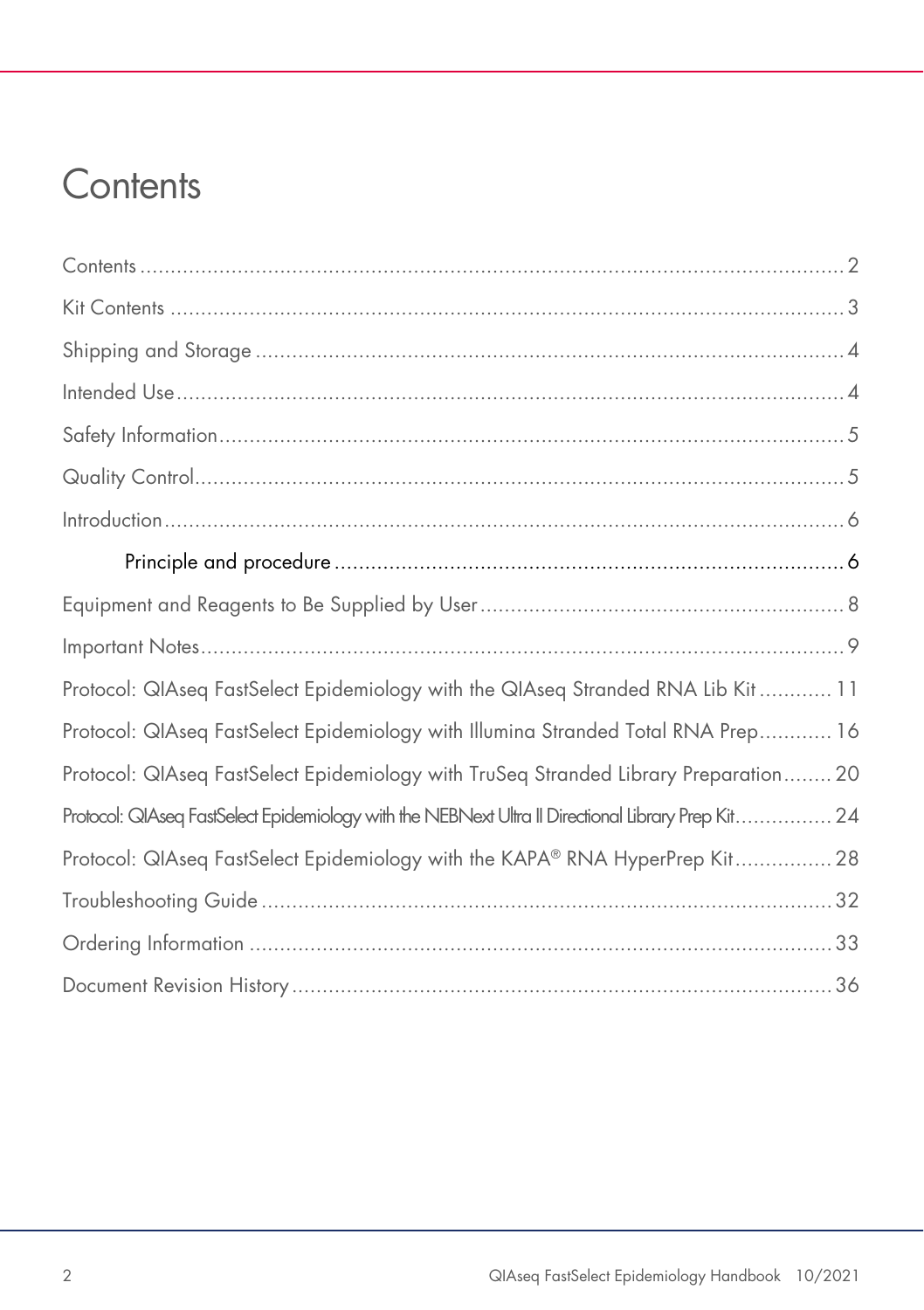### <span id="page-2-0"></span>Kit Contents

| QIAseq FastSelect Epidemiology Kit<br>Catalog no.<br>Number of reactions | (24)<br>333272<br>24 | (96)<br>333275<br>96 | (384)<br>333277<br>384 |
|--------------------------------------------------------------------------|----------------------|----------------------|------------------------|
| FastSelect -rRNA HMR                                                     | $3 \times 12 \mu$    | $120$ pl             | $4 \times 120$ µ       |
| FastSelect 5S/16S/23S                                                    | $3 \times 8$ pl      | 96 µl                | $4 \times 96$ pl       |
| <b>FastSelect FH Buffer</b>                                              | $3 \times 12 \mu$    | 144 µl               | $4 \times 144$ µ       |
| Nuclease-free Water                                                      | 1 tube               | 1 tube               | 1 tube                 |
| QIAseq Beads                                                             | 10 <sub>m</sub>      | 10 <sub>m</sub>      | 10 <sub>m</sub>        |
| <b>QIAseq Bead Binding Buffer</b>                                        | $10.2$ ml            | $10.2$ ml            | $10.2$ ml              |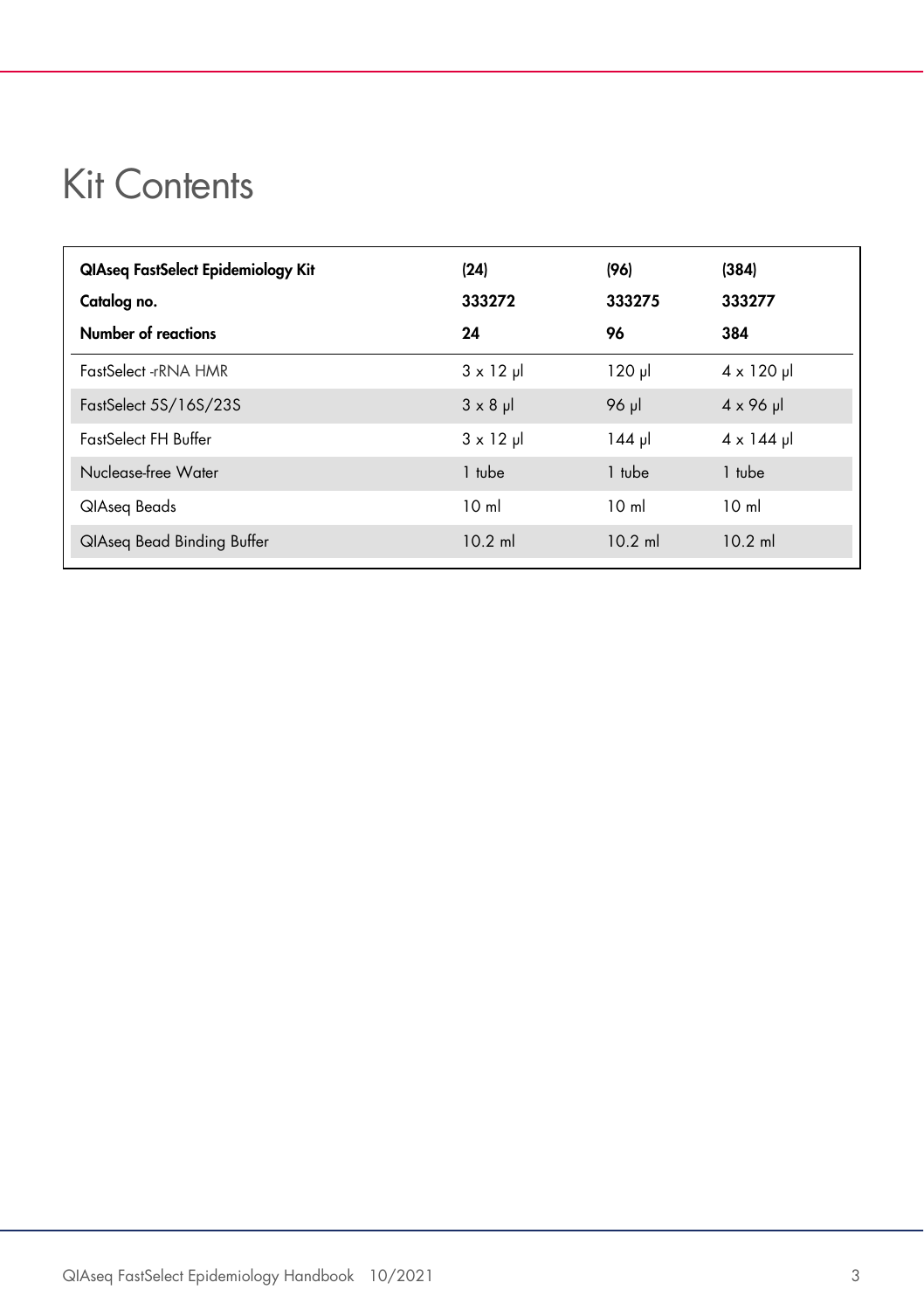### <span id="page-3-0"></span>Shipping and Storage

The QIAseq FastSelect Epidemiology Kit is shipped in multiple boxes on blue ice.

- Upon receipt, the FastSelect -rRNA HMR box can be stored at −30 to −15°C.
- The FastSelect 5S/16S/23S box should be opened and the QIAseq FastSelect 5S/16S/23S tube(s) should be immediately stored at −30 to −15°C in a constanttemperature freezer.
- All remaining components (Nuclease-free Water, FastSelect FH Buffer, and QIAseq Beads) should immediately be stored in a refrigerator at 2–8°C.
- Do not freeze QIAseq Beads.

### <span id="page-3-1"></span>Intended Use

The QIAseq FastSelect Epidemiology Kit is intended for molecular biology applications. This product is not intended for the diagnosis, prevention, or treatment of a disease.

All due care and attention should be exercised in the handling of the products. We recommend all users of QIAGEN® products to adhere to the NIH guidelines that have been developed for recombinant DNA experiments, or to other applicable guidelines.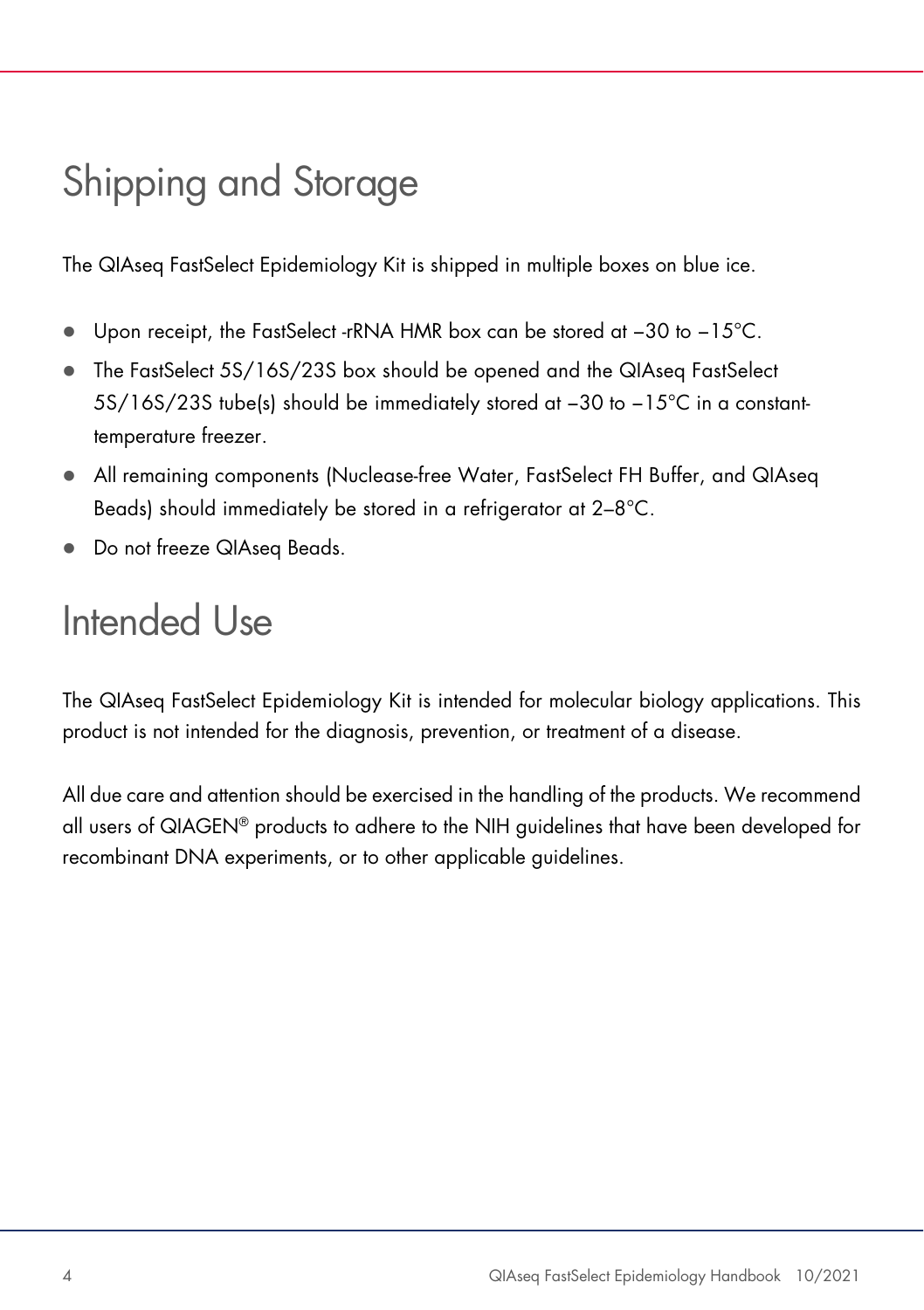### <span id="page-4-0"></span>Safety Information

When working with chemicals, always wear a suitable lab coat, disposable gloves, and protective goggles. For more information, please consult the appropriate safety data sheets (SDSs). These are available online in convenient and compact PDF format at [www.qiagen.com/safety](https://www.qiagen.com/ph/support/qa-qc-safety-data/safety-data-sheets/?akamai-feo=off) where you can find, view, and print the SDS for each QIAGEN kit and kit component.

### <span id="page-4-1"></span>Quality Control

In accordance with QIAGEN's ISO-certified Quality Management System, each lot of the QIAseq FastSelect Epidemiology Kit is tested against predetermined specifications to ensure consistent product quality.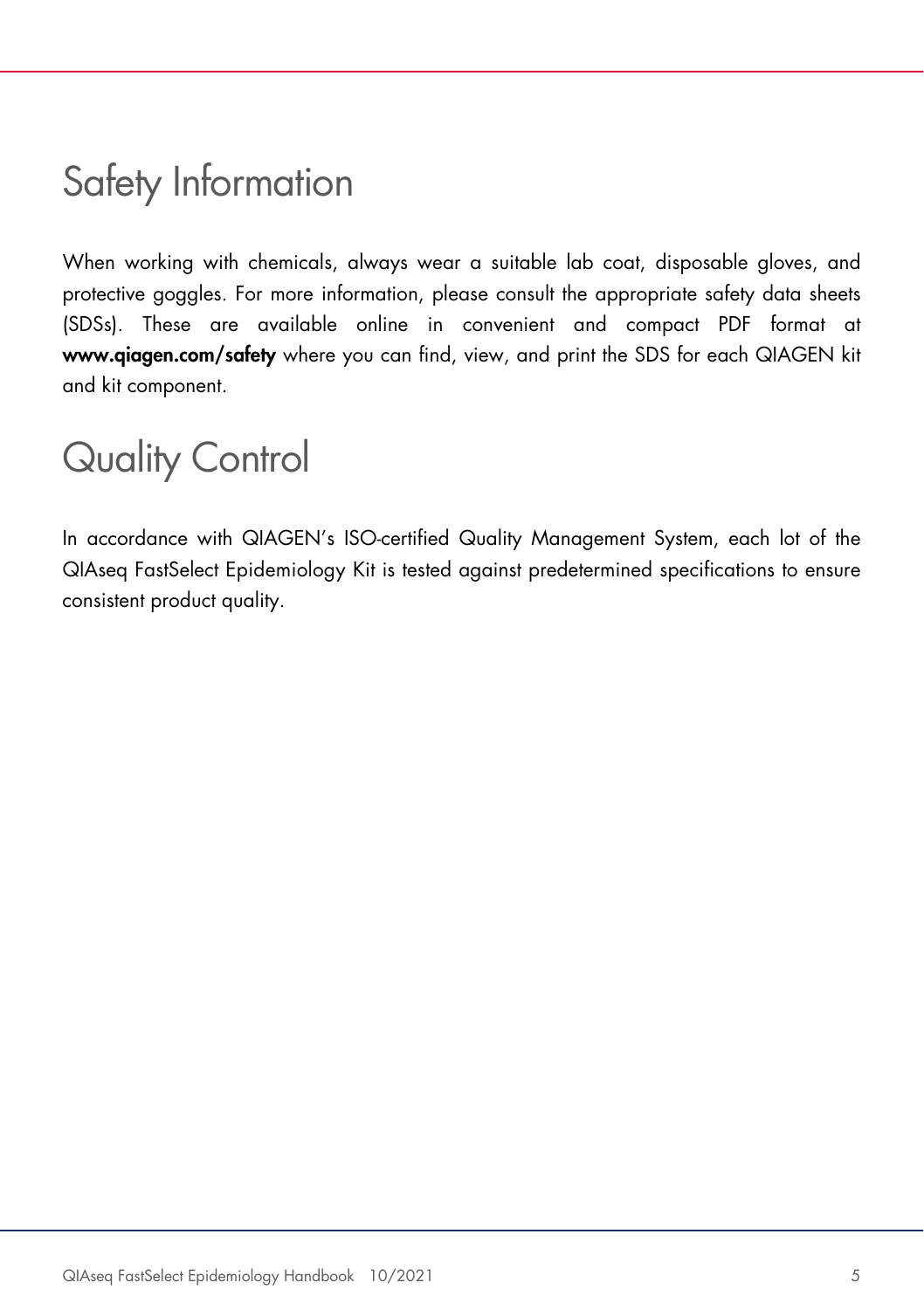### <span id="page-5-0"></span>Introduction

RNA-focused next-generation sequencing (NGS) enables a thorough investigation of both coding and noncoding RNAs. While transcriptome-wide RNA-seq library preparation is being performed, significantly overrepresented RNAs (such as ribosomal RNA [rRNA]) must be avoided to facilitate optimal read allocation. Epidemiological research or "dual RNA-seq" presents a unique challenge for rRNA depletion, due to the need to simultaneously deplete both human/mouse/rat rRNA and complex, diverse prokaryotic rRNA sequences.

QIAseq FastSelect Epidemiology is a human/mouse/rat rRNA and pan-bacterial rRNA-removal kit designed to selectively remove rRNA from complex samples. As a result, QIAseq FastSelect Epidemiology provides an optimal solution for epidemiological RNA-seq analyses.

### <span id="page-5-1"></span>Principle and procedure

QIAseq FastSelect Epidemiology is an inline solution for the removal of unwanted human/mouse/rat and bacterial rRNAs during NGS library preparation; the protocol takes approximately one hour. This technology works by inhibiting reverse transcription of human/mouse/rat and bacterial rRNA, even in difficult samples such as formalin-fixed paraffin-embedded (FFPE) samples. Simply combine the FastSelect reagent to the RNA sample, heat-fragment the sample (if necessary), cool the reaction from 75°C to 25°C over 14 min, perform a bead-base cleanup, and continue with the first-strand synthesis of the library prep procedure [\(Figure 1\)](#page-5-2).



<span id="page-5-2"></span>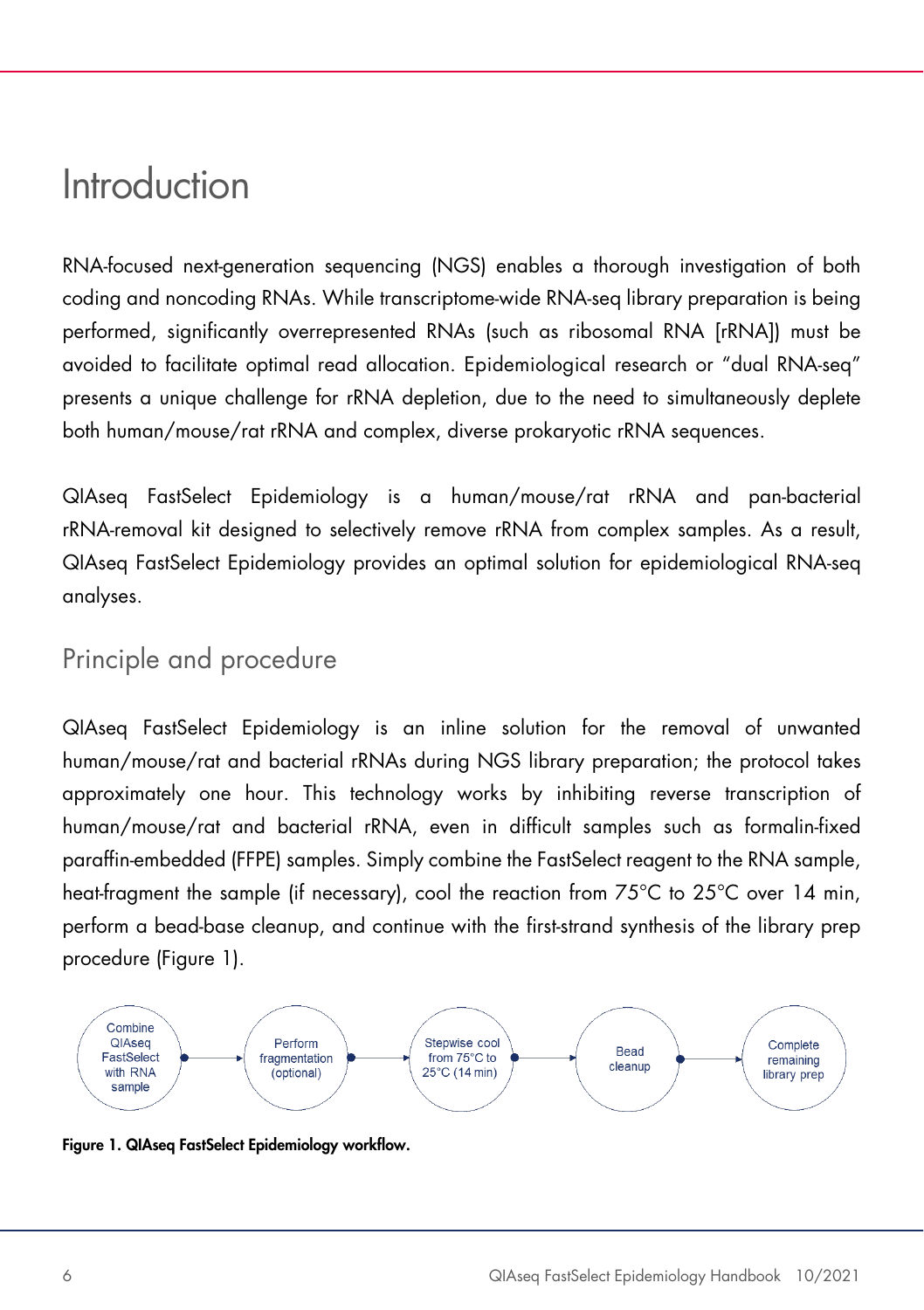### QIAseq FastSelect: Stranded RNA-seq library kit and sample-type compatibility

QIAseq FastSelect has been tested to be compatible with a variety of commercially available stranded RNA library prep kits provided by QIAGEN, Illumina®, New England Biolabs®, and Roche®, and works across a broad RNA input range. In general, QIAseq FastSelect is compatible with any RNA library prep kit. For questions regarding protocols for kits that are not detailed in the handbook, please contact QIAGEN technical support at [support.qiagen.com](https://support.qiagen.com/).

Regarding samples, QIAseq FastSelect has been verified to be compatible with a variety of total RNA samples isolated from single-species bacterial clones and/or complex meta-bacterial samples, cells, fresh/frozen tissue, FFPE tissue, whole blood, and serum/plasma samples, including exosomes.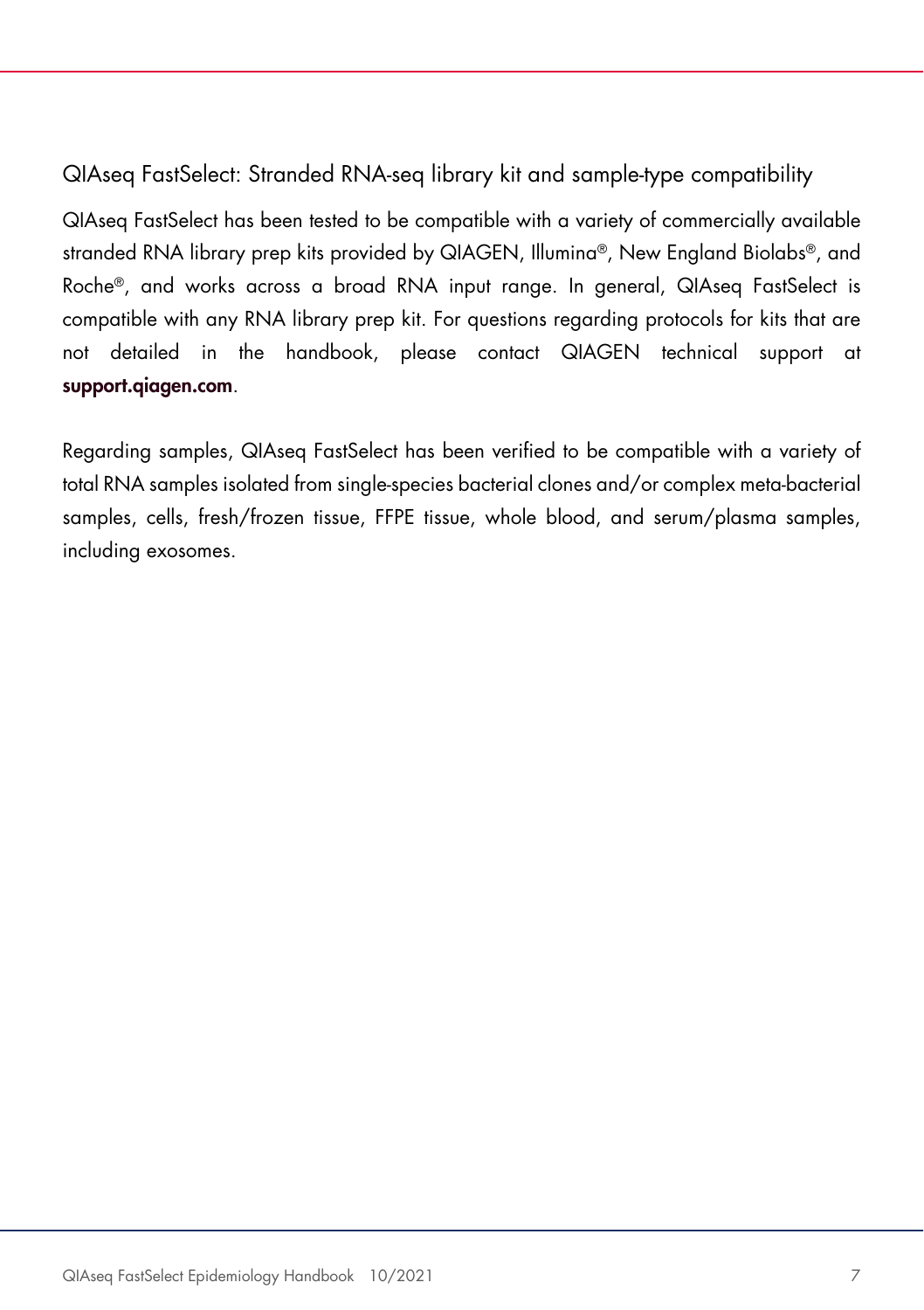### <span id="page-7-0"></span>Equipment and Reagents to Be Supplied by User

When working with chemicals, always wear a suitable lab coat, disposable gloves, and protective goggles. For more information, consult the appropriate safety data sheets (SDSs) available from the product supplier.

- 80% ethanol (made fresh daily)[\\*](#page-7-1)
- Nuclease-free pipette tips and tubes
- Microcentrifuge tubes (1.5–2 ml)
- PCR tubes (0.2 ml individual tubes or tubes strips) (VWR cat. no. 20170-012 or 93001-118) or plates
- $\bullet$  Ice
- **•** Microcentrifuge
- Thermal cycler
- Magnet for bead cleanups
	- Tubes: MagneSphere® Technology Magnetic Separation Stand (Promega cat. no. Z5342)
	- O **Plates:** DynaMaa™-96 Side Maanet (Thermo Fisher Scientific cat. no. 12331D)

<span id="page-7-1"></span>\* Do not use denatured alcohol, which contains other substances, such as methanol or methylethylketone.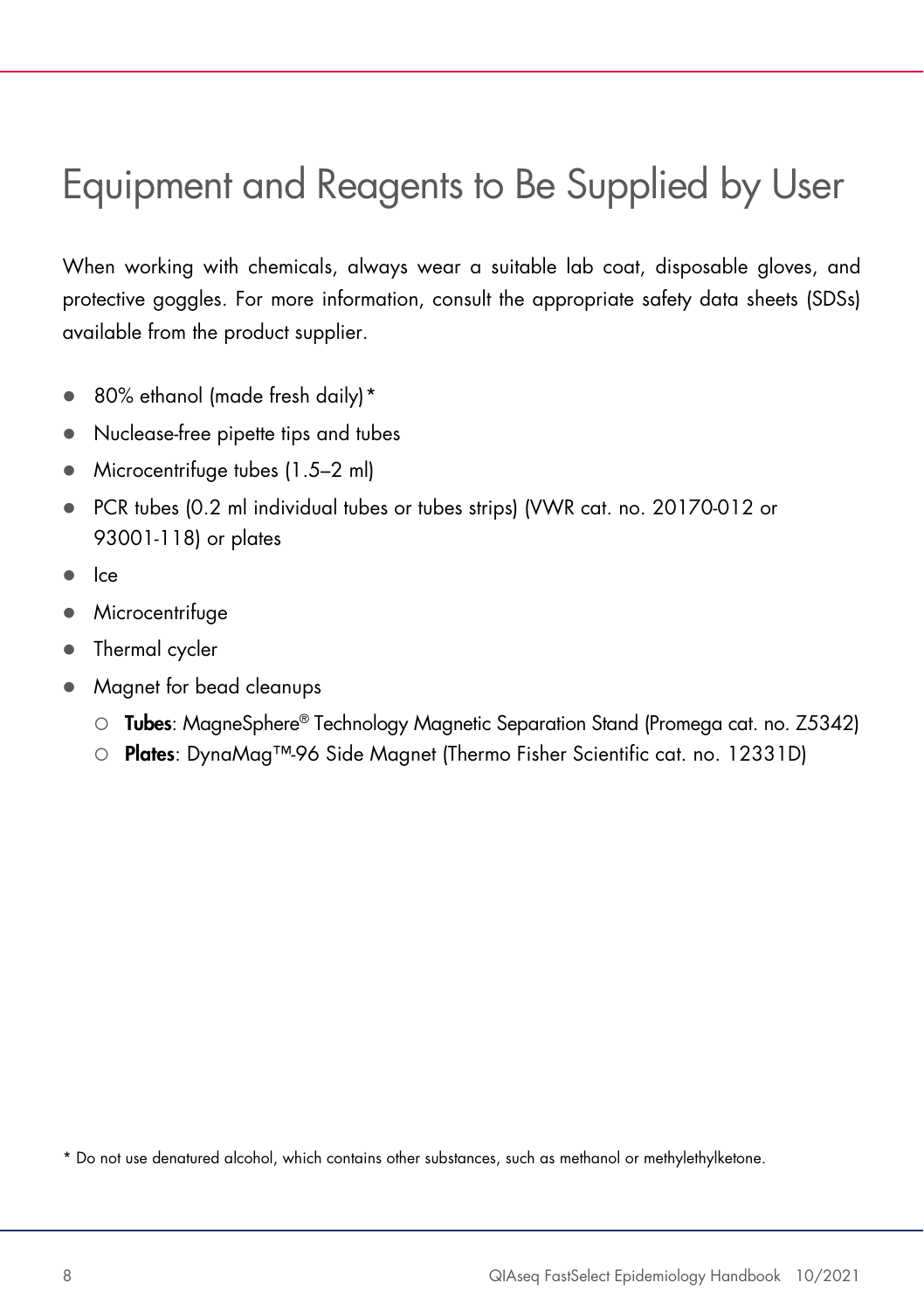### <span id="page-8-0"></span>Important Notes

- QIAseq FastSelect Epidemiology is an inline solution for the removal of unwanted human/mouse/rat and bacterial rRNAs during NGS library preparation. The total RNA input is defined by the range of total RNA input dictated by the stranded RNA library kit. For example, the QIAseq Stranded Total RNA Lib Kit (cat. no. 180743 or 180745) has a total RNA input range of 100 ng – 1 µg. As a result, you would start with 100 ng – 1 µg into the FastSelect reaction.
- FastSelect FH Buffer has been optimized for both the fragmentation of total RNA as well as the hybridization of the FastSelect reagent for its intended targets. It should not be replaced by a different buffer.
- FastSelect 5S/16S/23S will appear cloudy. This is completely normal and not a cause for concern. Incubate at 37°C for 5 min and then vortex to dissolve the precipitate.
- We highly recommend DNase treatment (on-column or in-solution) of total RNA samples.
- As part of each protocol, RNA fragmentation conditions are listed for high-quality RNA (RIN ≥8). If working with RNA with RIN values <8, please refer to [Table 1](#page-9-0) for fragmentation recommendations. These conditions have been worked out using synthetically fragmented RNA, so they should be used as a general guideline. Note: Regardless of the specific fragmentation condition, the temperature ramp-down steps (steps 2–9 in [Table 3,](#page-12-0) Table 6[, Table 8,](#page-21-0) [Table 10,](#page-24-0) or [Table 13\)](#page-28-0) need to be performed. They need to be performed whether the RNA is high quality, moderate quality, FFPE, or degraded.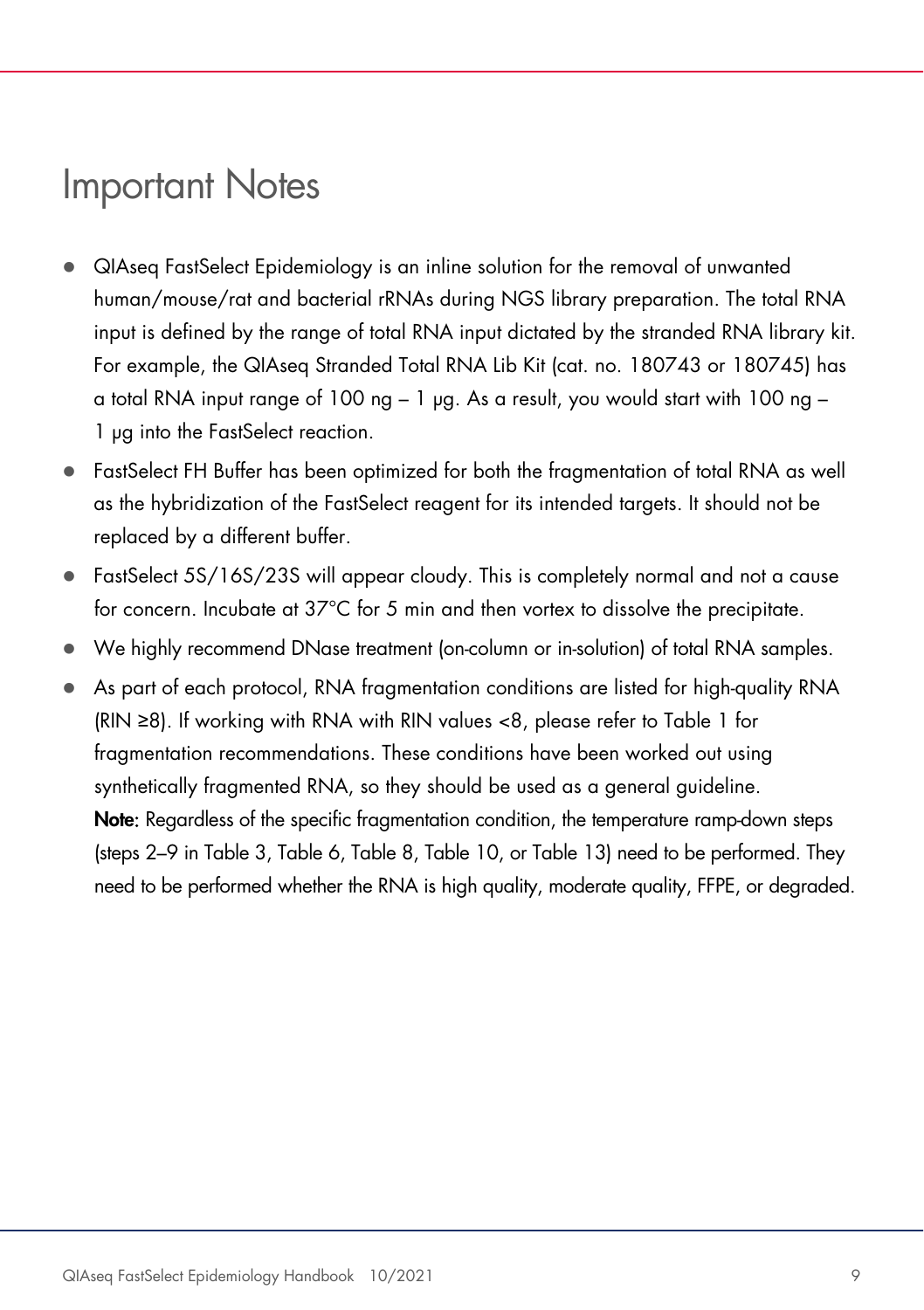| <b>RIN value of input RNA</b> | Mean insert size ~175-225 bp | Mean insert size ~275-325 bp |
|-------------------------------|------------------------------|------------------------------|
| $\geq 8$                      | $89^{\circ}$ C, 8 min        | 89°C, 5.5 min                |
| $6 - 7$                       | $89^{\circ}$ C, 6 min        | 89°C, 4.5 min                |
| $4 - 5$                       | $89^{\circ}$ C, 4 min        | $89^{\circ}$ C, 3 min        |
| 3                             | $89^{\circ}$ C, 2 min        | $89^{\circ}$ C, 2 min        |
| $<$ 2                         | No fragmentation             | No fragmentation             |

<span id="page-9-0"></span>Table 1. Fragmentation conditions based on RIN values of input RNA\*

\* Regardless of the specific fragmentation condition, the temperature ramp-down steps (steps 2–9 in [Table 3,](#page-12-0) [Table 8,](#page-21-0) or [Table 10\)](#page-24-0) need to be performed. They need to be performed whether the RNA is high quality, moderate quality, FFPE, or degraded.

- A convenient stopping point in the FastSelect workflow is at the end of the bead cleanup. The samples can be stored at −90 to −65°C in a constant-temperature freezer.
- It is not possible to test the efficiency of the FastSelect reaction by running a portion of the eluate from the bead cleanup on a Bioanalyzer®, TapeStation®, Fragment Analyzer®, etc. FastSelect works by inhibiting reverse transcription of human and bacterial rRNA, which does not occur until the first-strand synthesis reaction during library prep.
- The rRNA removal imparted by QIAseq FastSelect is extremely robust, especially when compared to other methods. We recommend to prepare libraries and use the standard protocol for library preparation unless specifically noted in the handbook.
- If the yield of the library is less than other methods, this is often caused by the increased removal of RNA imparted by the QIAseq FastSelect method and is normal. In our experience, adding 2 cycles of library amplification is usually sufficient to increase library yield for all downstream quantification and sequencing applications.
- Depending on the RNA-seq kit and RNA input amounts, adapter–dimers may be observed. If this happens, we recommend that you perform a second bead-based cleanup reaction of the final library.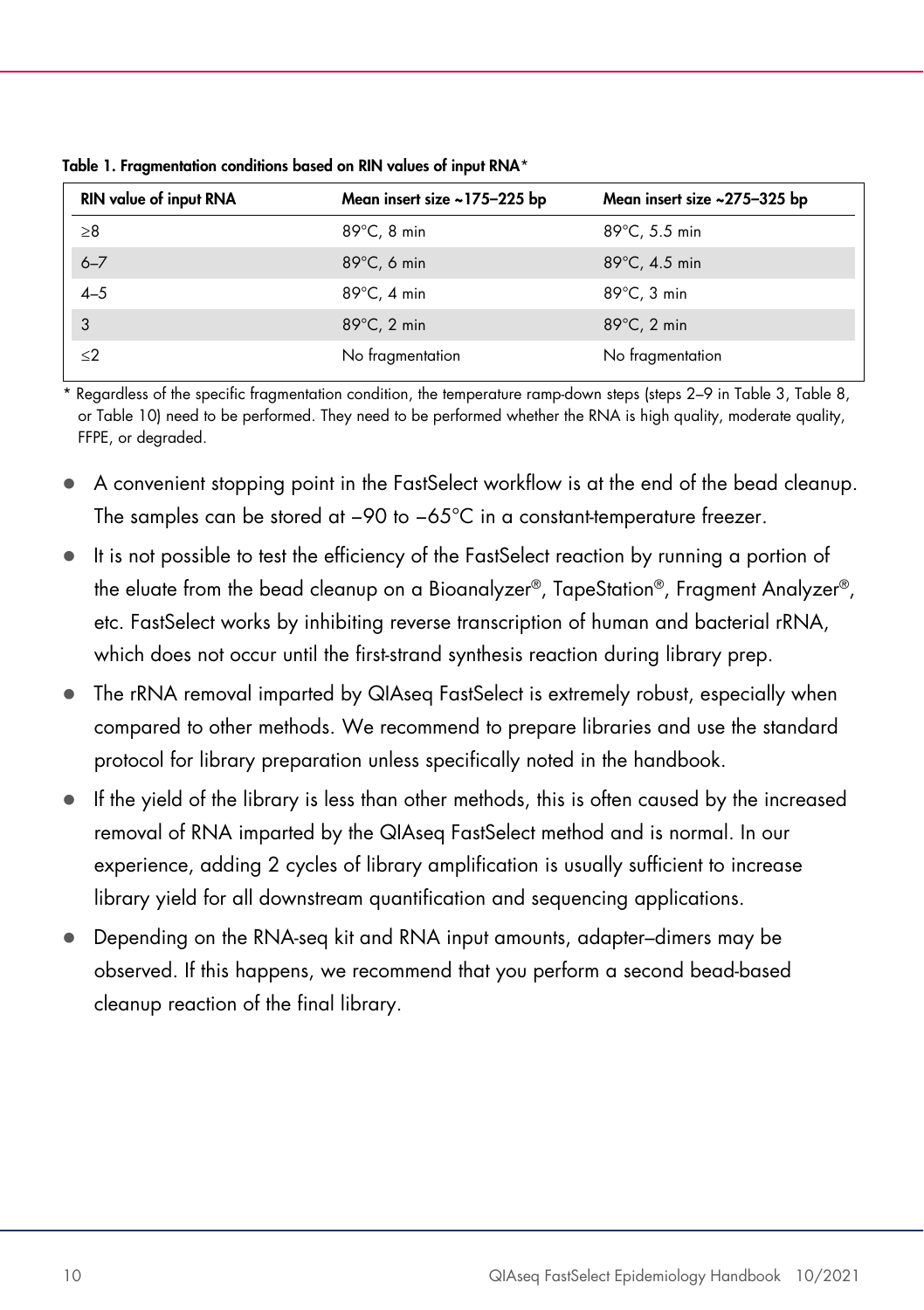### <span id="page-10-0"></span>Protocol: QIAseq FastSelect Epidemiology with the QIAseq Stranded RNA Lib Kit

#### Important points before starting

- The QIAseq Stranded RNA Lib Kit UDI (cat. no. 180450, 180451, 180452, 180453, or 180454) is required for use with this protocol. For more information, please refer to the QIAseq Stranded RNA Library Kit Handbook available at www.qiagen.com/HB-2465.
- This protocol has been tested with 100 ng 1 µg of total RNA.
- Note: FastSelect 5S/16S/23S will appear cloudy. This is completely normal and not a cause for concern. The procedure begins with a step to dissolve the precipitate.
- Important: Prepare fresh 80% ethanol daily.
- Prewarm QIAseq Beads and Bead Binding Buffer to room temperature (15–25°C) prior to use. Ensure that the QIAseq Beads are thoroughly mixed at all times: work quickly and resuspend the beads immediately before use. If a delay in the protocol occurs, simply vortex the beads.
- **Important:** For library amplification with the QIAseq Stranded RNA Lib Kit, 2 additional cycles of library amplification must be performed.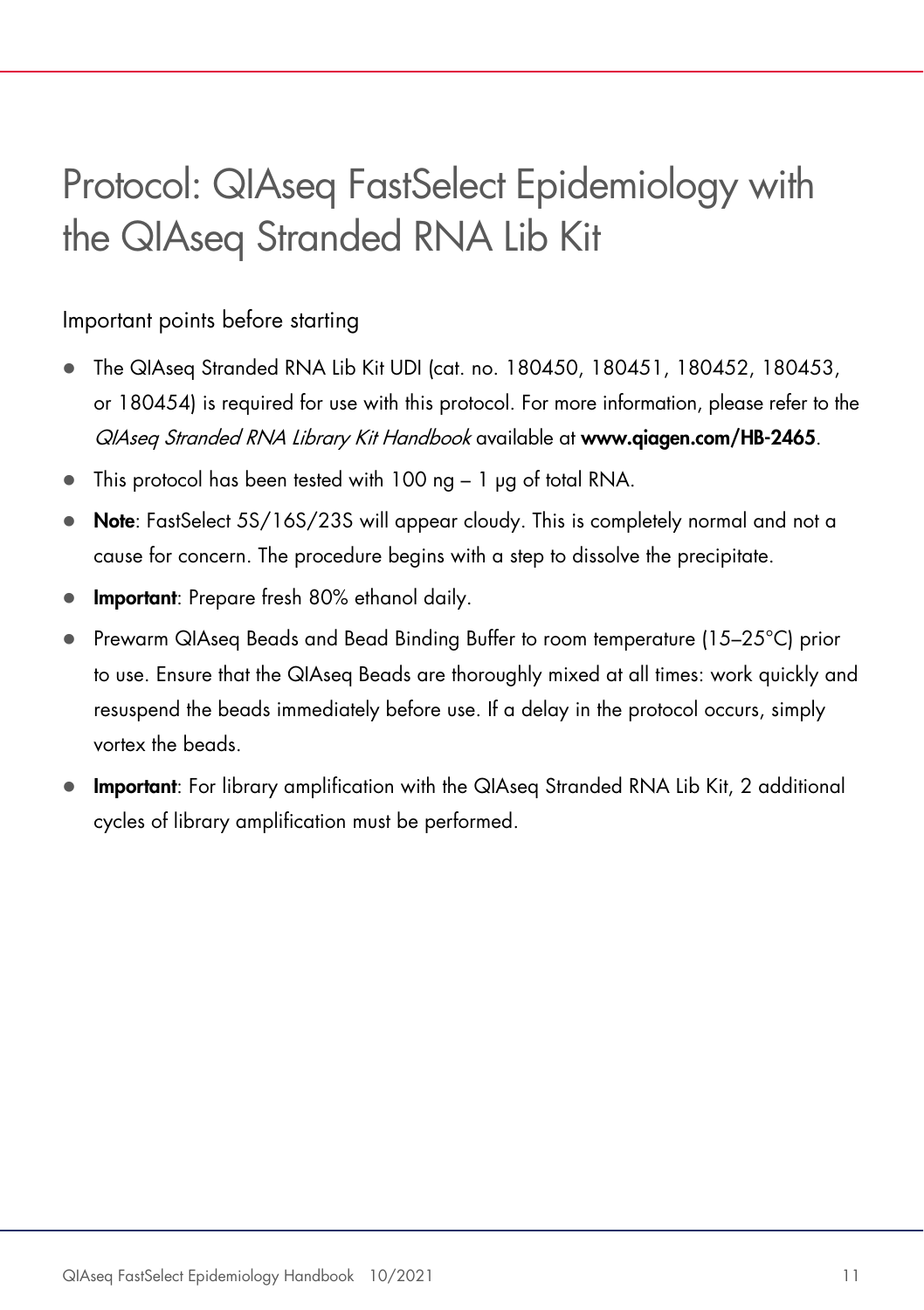#### Procedure

- 1. Thaw template RNA on ice. Gently mix, briefly centrifuge to collect residual liquid from the sides of the tubes, and then return to ice.
- 2. Prepare the reagents required for the RNA fragmentation and QIAseq FastSelect rRNA removal:
	- 2a. Bring FastSelect -rRNA HMR, FastSelect 5S/16S/23S, FastSelect FH Buffer, and Nuclease-free Water to room temperature.
	- 2b. Important: Only for FastSelect 5S/16S/23S, incubate the tube at 37°C for 5 min, and then vortex to dissolve the precipitate.
	- 2c. Mix all other reagents vigorously by vortexing, and then briefly centrifuge.
- 3. On ice, prepare the fragmentation/depletion reaction according to [Table 2.](#page-11-0) Briefly centrifuge, mix by pipetting up and down 10 times, and then centrifuge briefly again. Note: If setting up more than one reaction, prepare a volume of master mix that is 10% greater than the required amount for the total number of reactions.

<span id="page-11-0"></span>

|  | Table 2. Setup of fragmentation/depletion reactions |  |
|--|-----------------------------------------------------|--|
|--|-----------------------------------------------------|--|

| Component                   | Volume/reaction                      |
|-----------------------------|--------------------------------------|
| Total RNA (100 ng $-1$ µg)  | Variable                             |
| <b>FastSelect FH Buffer</b> | $1.5$ pl                             |
| FastSelect -rRNA HMR        | $1 \mu$                              |
| FastSelect 5S/16S/23S       | $1 \mu$                              |
| Nuclease-free Water         | Bring total reaction volume to 15 µl |
| <b>Total volume</b>         | $15 \mu$                             |

4. Incubate as described in [Table 3.](#page-12-0)

Important: Regardless of the time and temperature chosen in step 1, steps 2–9 must be performed.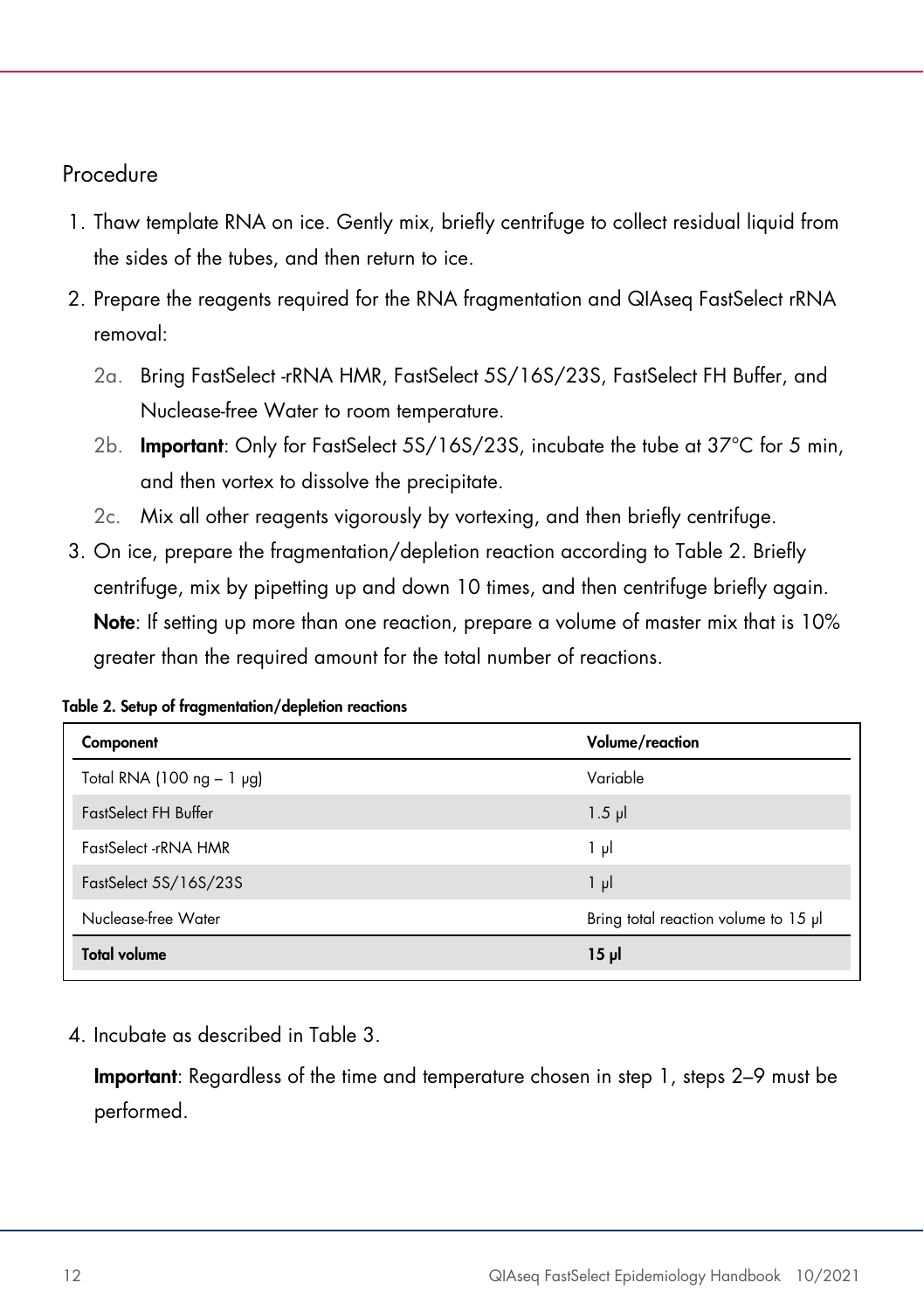| Note                                                           | Step           | Mean insert size<br>$~175 - 225$ bp   |
|----------------------------------------------------------------|----------------|---------------------------------------|
| RNA fragmentation                                              | $1 * t$        | 8 min at $89^{\circ}$ C* <sup>†</sup> |
|                                                                | $\overline{2}$ | 2 min at $75^{\circ}$ C               |
|                                                                | 3              | 2 min at $70^{\circ}$ C               |
| Steps 2-9 are performed                                        | $\overline{4}$ | 2 min at $65^{\circ}$ C               |
| regardless of input RNA quality.<br>They need to be performed  | 5              | 2 min at $60^{\circ}$ C               |
| whether the RNA is high quality,<br>moderate quality, FFPE, or | 6              | 2 min at $55^{\circ}$ C               |
| degraded.                                                      | 7              | 2 min at $37^{\circ}$ C               |
|                                                                | 8              | 2 min at $25^{\circ}$ C               |
|                                                                | 9              | Hold at 4°C                           |

#### <span id="page-12-0"></span>Table 3. Combined QIAseq fragmentation and FastSelect hybridization protocol

\* For high-quality RNA (RIN ≥8), 8 min at 89°C is the basic recommendation. Alternatively, 4 min at 89°C provides an average insert size of ~325–375 bp, and 12 min at 89°C provides an average insert size of ~125–175 bp.

† If working with RNA with RIN values <8, please refer t[o Table 1](#page-9-0) for fragmentation recommendations.

- 5. Add 19.5 µl QIAseq Beads (prewarmed to room temperature and mixed by vortexing) to the 15 µl reaction. Mix thoroughly by vortexing, and then incubate for 5 min at room temperature.
- 6. Centrifuge in a table-top centrifuge until the beads are completely pelleted  $\sim$  2 min).
- 7. Place the tubes/plate on a magnetic rack for 2 min. Once the solution has cleared, with the beads still on the magnetic stand, carefully remove and discard the supernatant. Note: You can completely avoid transferring beads by pipetting very slowly. Important: Do not discard the beads, because they contain the RNA of interest.
- 8. Add 15 µl of Nuclease-free Water and 19.5 µl of QIAseq Bead Binding Buffer (prewarmed to room temperature and mixed by vortexing). Mix vigorously by vortexing, and then incubate for 5 min at room temperature.
- 9. Centrifuge in a table-top centrifuge until the beads are completely pelleted  $\sim$  2 min).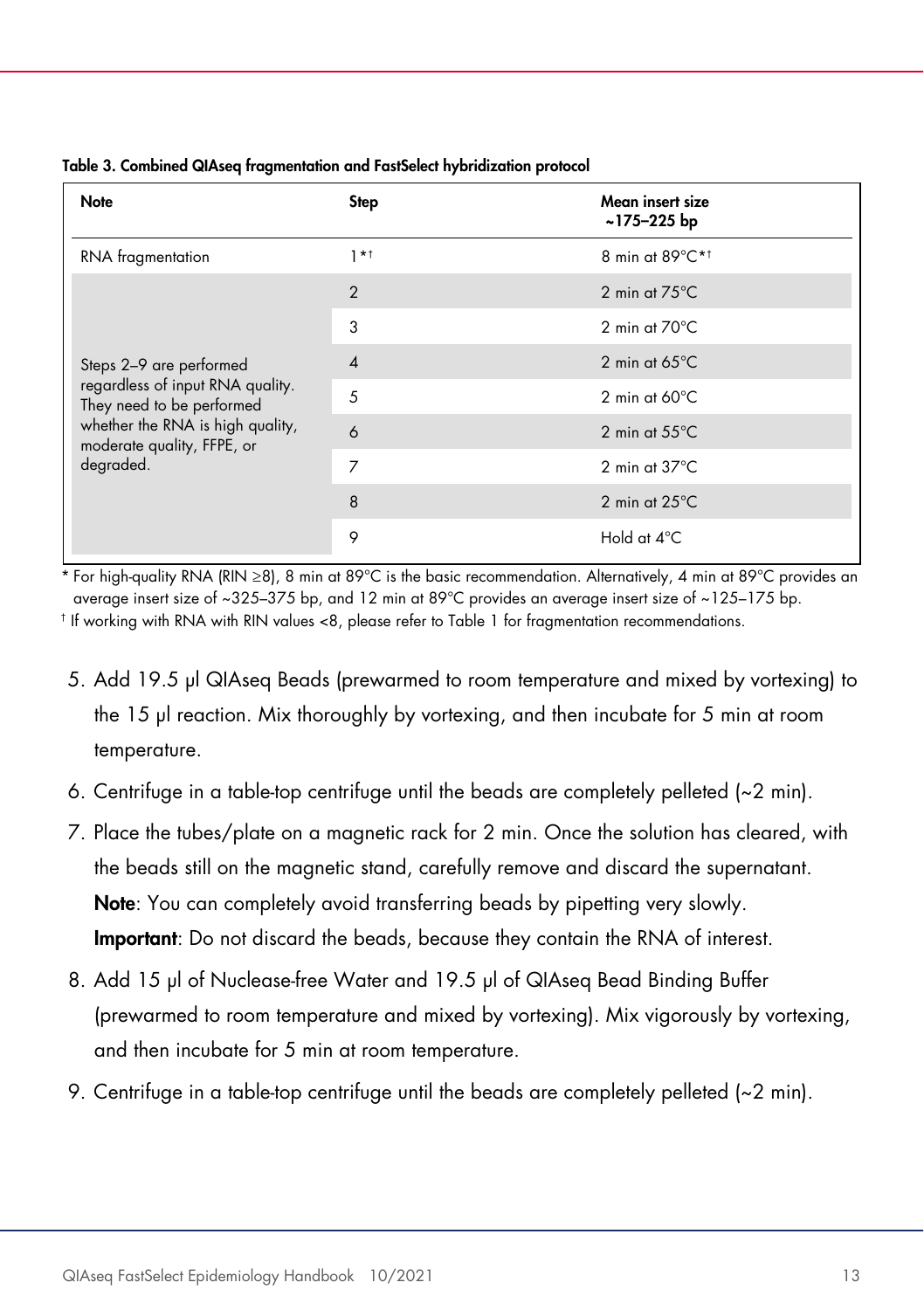- 10. Place the tubes/plate on a magnetic rack for 2 min. Once the solution has cleared, with the beads still on the magnetic stand, carefully remove and discard the supernatant. Note: You can completely avoid transferring beads by pipetting very slowly. Important: Do not discard the beads, because they contain the RNA of interest.
- 11. With the beads still on the magnetic stand, add 200 µl of 80% ethanol. Wait for 30 s. Carefully remove and discard the wash.
- 12. Repeat the ethanol wash.

Important: Completely remove all traces of ethanol after this second wash. Remove the ethanol with a 200 µl pipette tip first, and then use a 10 µl pipette tip to remove any residual ethanol that will settle.

- 13. With the beads still on the magnetic stand, air-dry at room temperature for 6–10 min until all liquid has evaporated but without overdrying the beads. Note: Visually inspect the pellet to confirm that it is completely dry.
- 14. Remove the beads from the magnetic stand, and elute the RNA from the beads by adding 31 µl Nuclease-free Water. Mix well by pipetting or vortexing, and then allow the tubes to sit at room temperature for 2 min to appropriately hydrate the beads.
- 15. Return the tubes/plate to the magnetic rack until the solution has cleared.
- 16. Transfer 29 µl of the supernatant to clean tubes/plate. Alternatively, the samples can be stored at −90 to −65°C in a constant-temperature freezer.
- 17. Set up the first-strand synthesis associated with the QIAseq Stranded RNA Lib Kit as described in [Table 4.](#page-14-0) Briefly centrifuge, mix by pipetting up and down 10 times, and then centrifuge briefly again.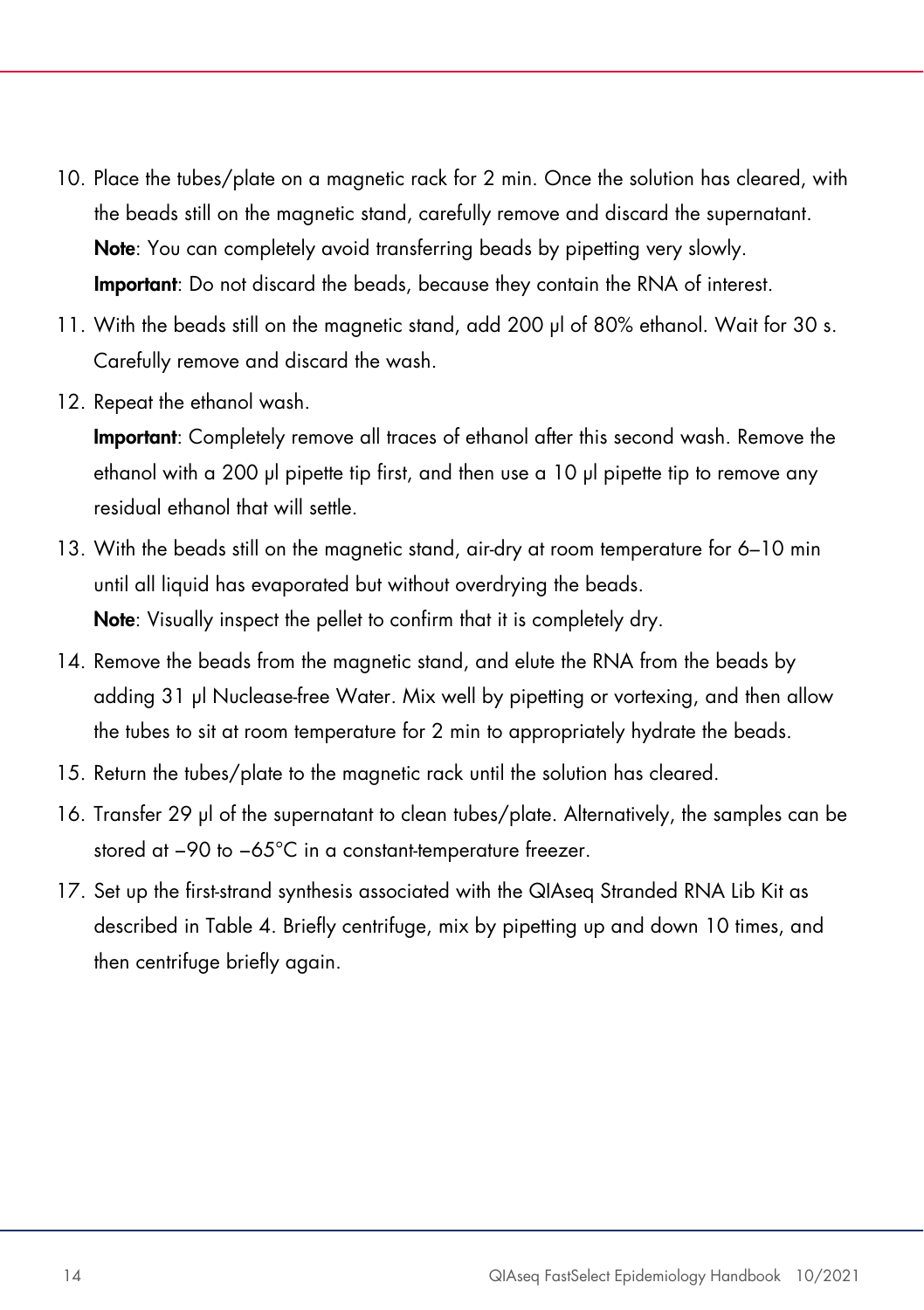<span id="page-14-0"></span>

| Table 4. QIAseq Stranded Total RNA Lib Kit first-stranded synthesis setup |  |  |  |  |  |
|---------------------------------------------------------------------------|--|--|--|--|--|
|---------------------------------------------------------------------------|--|--|--|--|--|

| Component                      | Volume/reaction |
|--------------------------------|-----------------|
| RNA from bead cleanup reaction | $29$ µ          |
| RT Buffer, 5x*                 | $8$ $\mu$       |
| Diluted DTT (0.4 M)*           | 1 μΙ            |
| RT Enzyme*                     | $1 \mu$         |
| RNase Inhibitor*               | 1 μΙ            |
| <b>Total volume</b>            | $40$ $\mu$      |

\* All designated components are from the QIAseq Stranded Total RNA Lib Kit.

- 18. Refer to the QIAseq Stranded RNA Library Kit Handbook and immediately proceed to and perform the first-strand protocol incubation in "Protocol: First-strand Synthesis".
- 19. Follow the QIAseq Stranded RNA Library Kit Handbook to perform all remaining library construction steps.



For library amplification, 2 additional cycles of library amplification must be performed.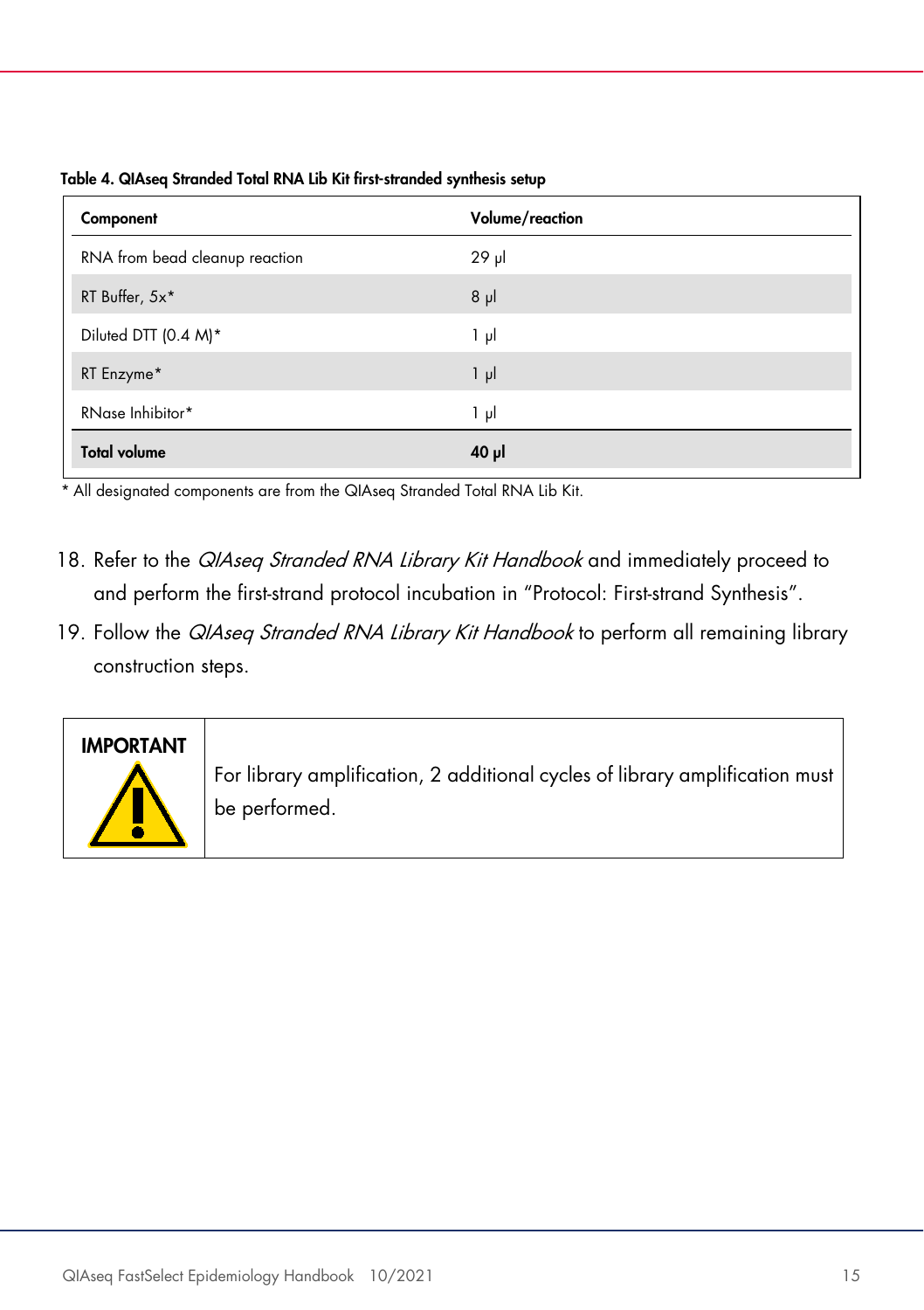### <span id="page-15-0"></span>Protocol: QIAseq FastSelect Epidemiology with Illumina Stranded Total RNA Prep

#### Important points before starting

 The Illumina Stranded Total RNA Prep (Illumina cat. no. 20040525, 20040529) is required for use with this protocol.

Note: Follow the steps outlined below before proceeding to the designated step in the Illumina Stranded Total RNA Prep Ligation Reference Guide (1000000124514 v02). By doing this, a stranded total RNA library prep will be performed.

- Note: FastSelect 5S/16S/23S will appear cloudy. This is completely normal and not a cause for concern. The procedure begins with a step to dissolve the precipitate.
- Important: Prepare fresh 80% ethanol daily.
- Prewarm QIAseq Beads and Bead Binding Buffer to room temperature prior to use. Ensure that the QIAseq Beads are thoroughly mixed at all times: work quickly and resuspend the beads immediately before use. If a delay in the protocol occurs, simply vortex the beads.
- Important: It is recommended to test dilution of the Illumina anchors 2-fold compared to what is suggested in the default Illumina protocol.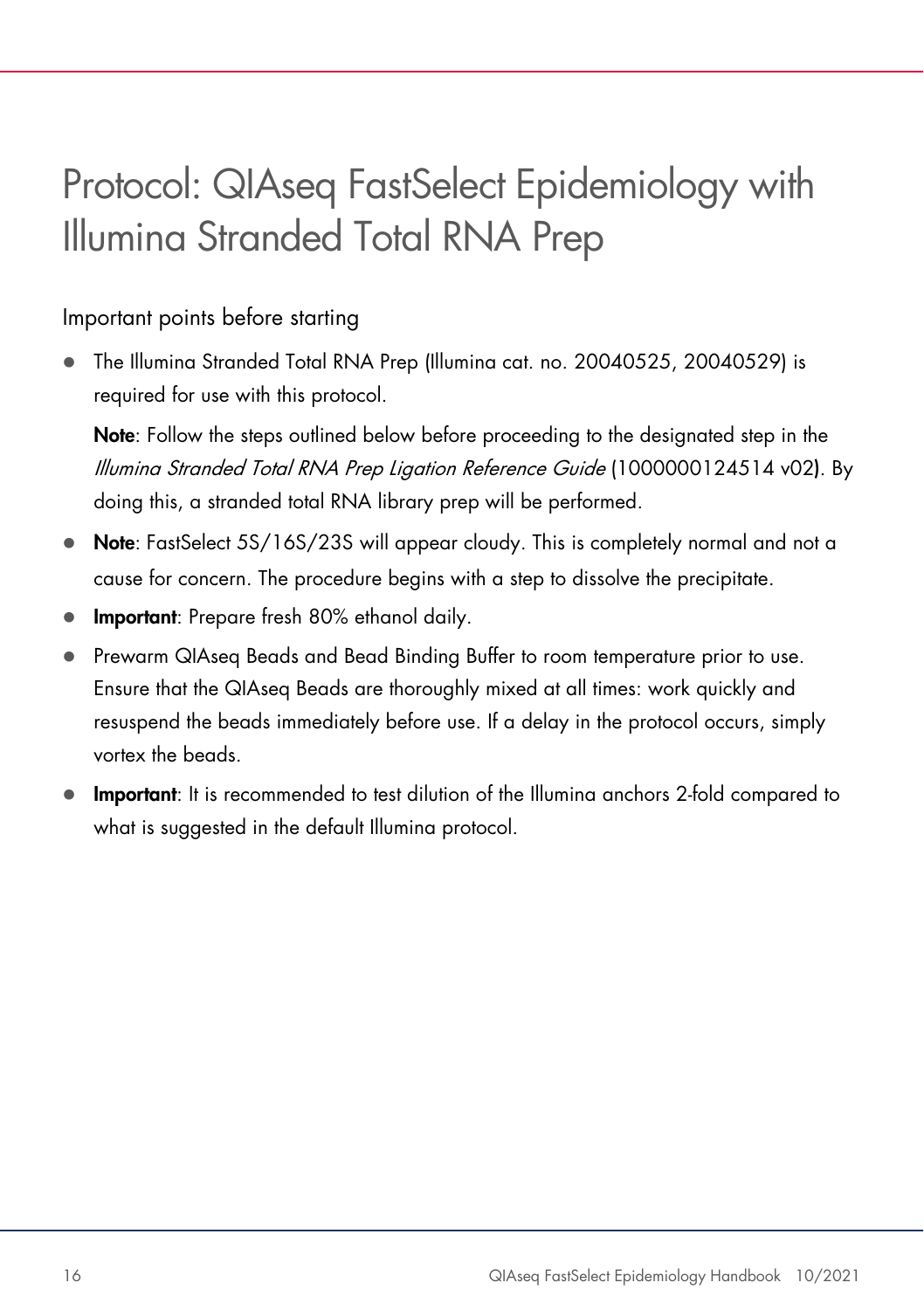#### Procedure

- 1. Thaw template RNA on ice. Gently mix, briefly centrifuge to collect residual liquid from the sides of the tubes, and then return to ice.
- 2. Prepare the reagents required for the RNA fragmentation and QIAseq FastSelect rRNA removal:
	- 2a. Bring FastSelect 5S/16S/23S, FastSelect FH Buffer, FastSelect -rRNA HMR, and Nuclease-free Water to room temperature.
	- 2b. **Important:** Only for FastSelect 5S/16S/23S, incubate the tube at 37°C for 5 min. and then vortex to dissolve the precipitate.
	- 2c. Mix all other reagents vigorously by vortexing, and then briefly centrifuge.
- 3. On ice, prepare the fragmentation/depletion reaction according to [Table 5.](#page-16-0) Briefly centrifuge, mix by pipetting up and down 10 times, and then centrifuge briefly again. Note: If setting up more than one reaction, prepare a volume of master mix 10% greater than that required for the total number of reactions.

| Component                      | Volume/reaction                      |
|--------------------------------|--------------------------------------|
| Total RNA (100 $ng - 1$ $pg$ ) | Variable                             |
| FastSelect FH Buffer           | $1.5$ pl                             |
| FastSelect -rRNA HMR           | $1 \mu$                              |
| FastSelect 5S/16S/23S          | $1 \mu$                              |
| Nuclease-free Water            | Bring total reaction volume to 15 µl |
| <b>Total volume</b>            | $15$ pl                              |

<span id="page-16-0"></span>Table 5. Setup of fragmentation/depletion reactions

4. Incubate as described in [Table 6.](#page-17-0)

Important: Regardless of time and temperature chosen in step 1, steps 2–9 must be performed.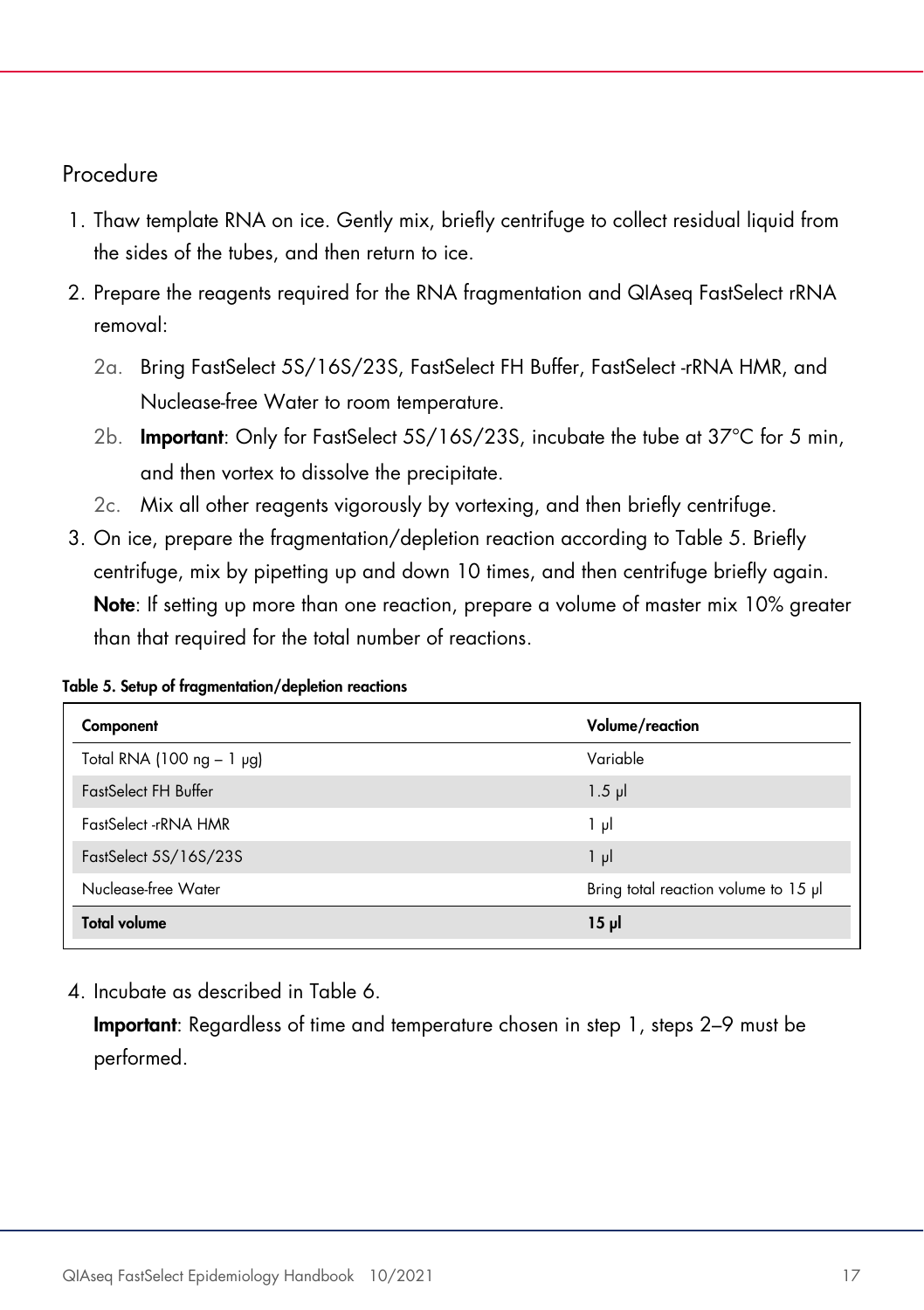| Note                                                           | <b>Step</b>    | Mean insert size<br>$~175 - 225$ bp |
|----------------------------------------------------------------|----------------|-------------------------------------|
| RNA fragmentation                                              | $1 * 1$        | 8 min at 89°C*1                     |
|                                                                | $\overline{2}$ | 2 min at $75^{\circ}$ C             |
|                                                                | 3              | 2 min at $70^{\circ}$ C             |
| Steps 2-9 are performed,                                       | 4              | 2 min at $65^{\circ}$ C             |
| regardless of Input RNA quality.<br>They need to be performed  | 5              | 2 min at $60^{\circ}$ C             |
| whether the RNA is high quality,<br>moderate quality, FFPE, or | 6              | 2 min at $55^{\circ}$ C             |
| degraded.                                                      | 7              | 2 min at $37^{\circ}$ C             |
|                                                                | 8              | 2 min at $25^{\circ}$ C             |
|                                                                | 9              | Hold at 4°C                         |

#### <span id="page-17-0"></span>Table 6. Combined QIAseq fragmentation and FastSelect hybridization protocol

\* For high-quality RNA (RIN ≥8), 8 min at 89°C is the basic recommendation. Alternatively, 4 min at 89°C provides an average insert size of ~325–375 bp, and 12 min at 89°C provides an average insert size of ~125–175 bp.

† If working with RNA with RIN values <8, please refer t[o Table 1](#page-9-0) for fragmentation recommendations.

- 5. Add 19.5 µl QIAseq Beads (prewarmed to room temperature and mixed by vortexing) to the 15 µl reaction. Mix thoroughly by vortexing, and incubate for 5 min at room temperature.
- 6. Centrifuge in a table-top centrifuge until the beads are completely pelleted  $\sim$  2 min).
- 7. Place the tubes/plate on a magnetic rack for 2 min. Once the solution has cleared, with the beads still on the magnetic stand, carefully remove and discard the supernatant.

Note: You can completely avoid transferring beads by pipetting very slowly.

Important: Do not discard the beads, because they contain the RNA of interest.

- 8. Add 15 µl of Nuclease-free Water and 19.5 µl of QIAseq Bead Binding Buffer. Mix thoroughly by vortexing, and incubate for 5 min at room temperature.
- 9. Centrifuge in a table-top centrifuge until the beads are completely pelleted (~2 min).
- 10. Place the tubes/plate on a magnetic rack for 2 min. Once the solution has cleared, with the beads still on the magnetic stand, carefully remove and discard the supernatant. Note: You can completely avoid transferring beads by pipetting very slowly. Important: Do not discard the beads, because they contain the RNA of interest.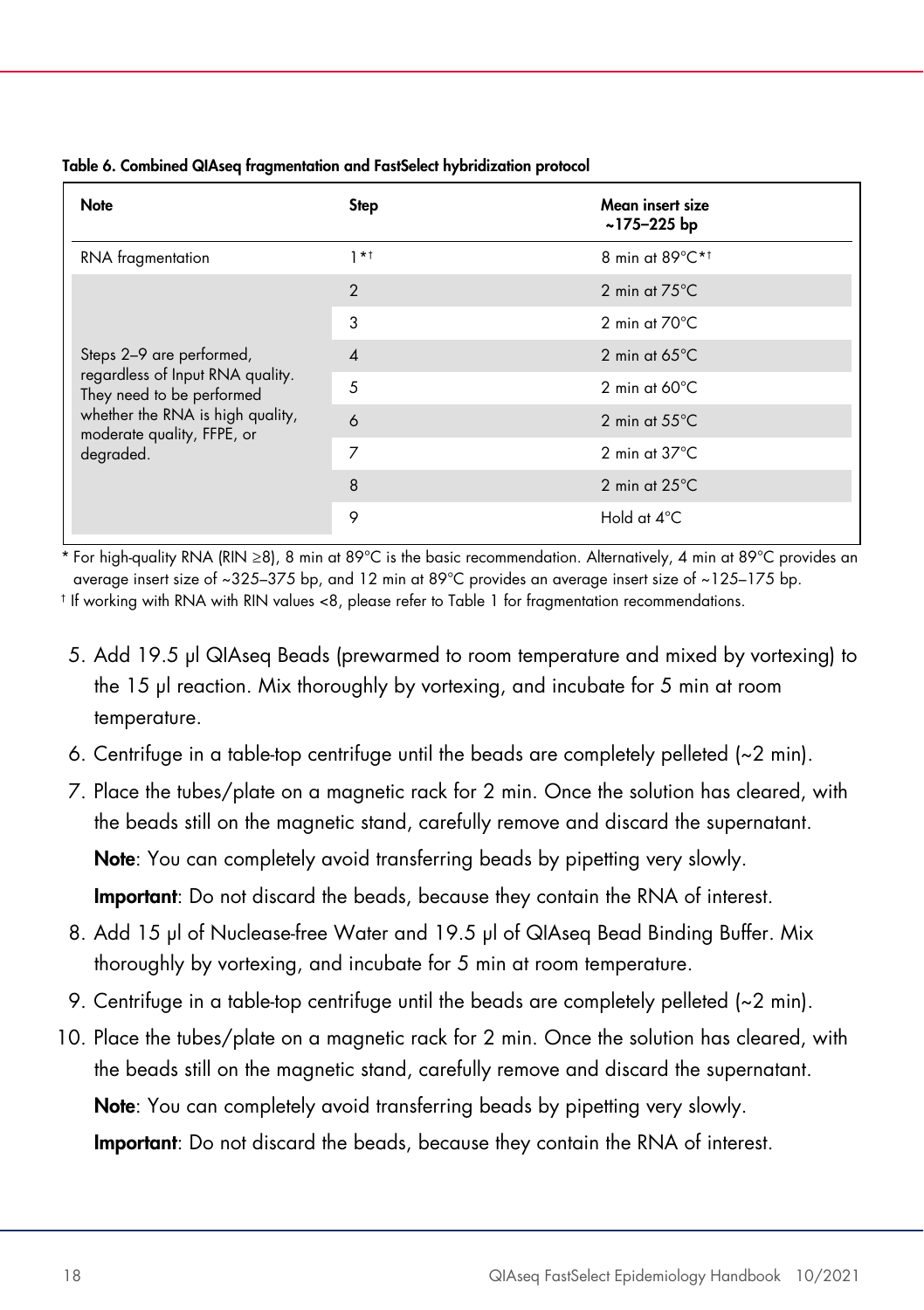- 11. With the beads still on the magnetic stand, add 200 µl of 80% ethanol. Wait for 30 s. Carefully remove and discard the wash.
- 12. Repeat the ethanol wash.

Important: Completely remove all traces of ethanol after this second wash. Remove the ethanol with a 200 µl pipette tip first, and then use a 10 µl pipette tip to remove any residual ethanol that will settle.

- 13. With the beads still on the magnetic stand, air-dry at room temperature for 6–10 min until all liquid has evaporated but without overdrying the beads. Note: Visually inspect the pellet to confirm that it is completely dry.
- 14. Remove the beads from the magnetic stand, and elute the RNA from the beads by adding 10.5 µl ELB. Mix well by pipetting or vortexing, and then allow the tubes to sit at room temperature for 2 min to appropriately hydrate the beads.

Note: ELB is a component from the Illumina Stranded Total RNA Prep.

- 15. Return the tubes/plate to the magnetic rack until the solution has cleared.
- 16. Transfer 8.5 µl of the supernatant to clean tubes/plate. Alternatively, the samples can be stored at −90 to −65°C in a constant-temperature freezer.
- 17. From the Illumina Stranded Total RNA Prep, add 8.5 µl EPH3 to the 8.5 µl of supernatant, briefly centrifuge, and pipet up and down 10 times to mix.

Important: Do not perform DEN RNA program. The RNA has already been fragmented above.

Note: EPH3 is a component from the Illumina Stranded Total RNA Prep.

- 18. Refer to the *Illumina Stranded Total RNA Prep Reference Guide* and immediately proceed to and perform "Synthesize First Strand cDNA".
- 19. Follow the *Illumina Stranded Total RNA Prep Reference Guide* to perform all remaining library construction steps.

### **IMPORTANT**



It is recommended to test dilution of the Illumina anchors 2-fold compared to what is suggested in the default Illumina protocol.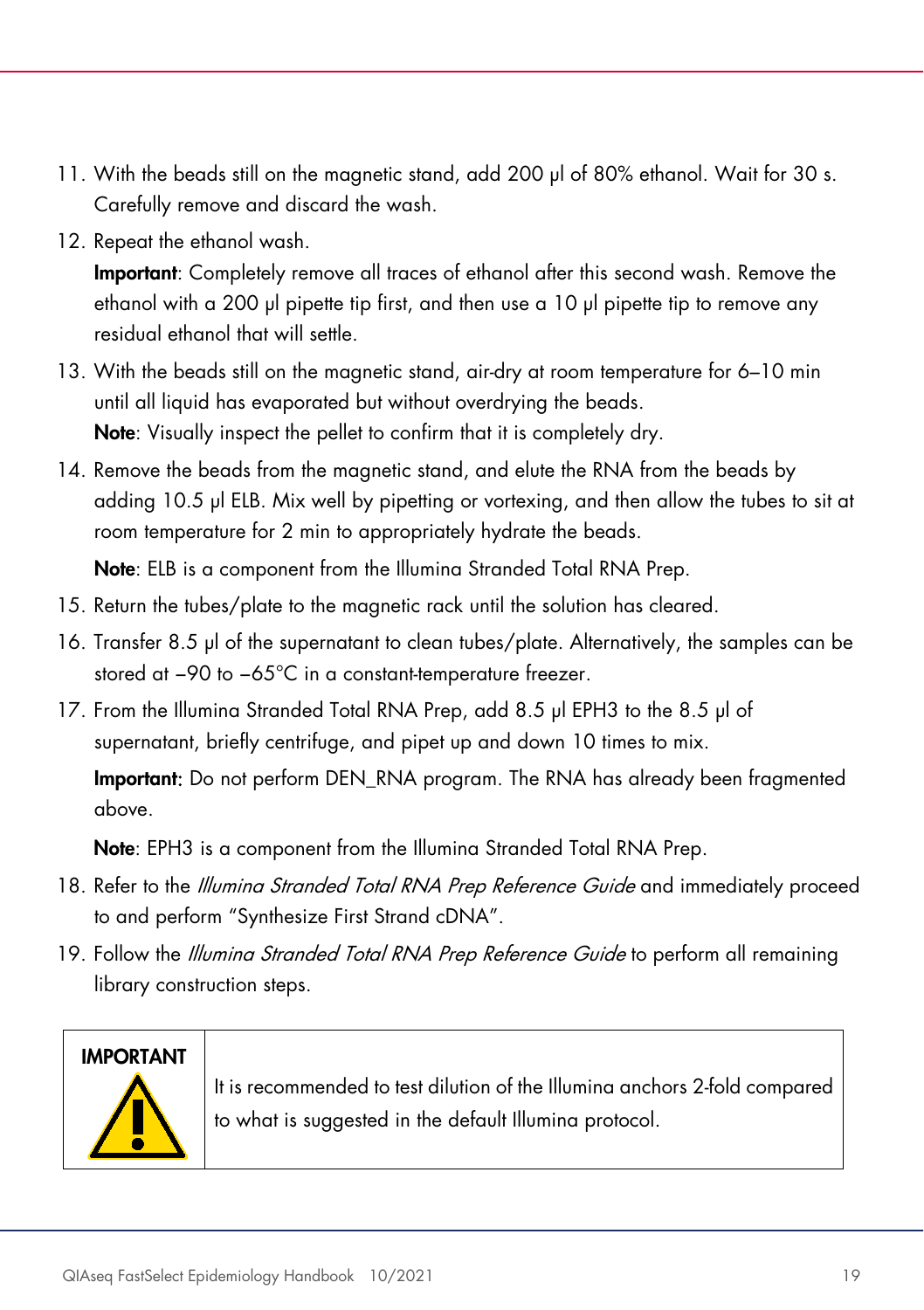### <span id="page-19-0"></span>Protocol: QIAseq FastSelect Epidemiology with TruSeq Stranded Library Preparation

#### Important points before starting

 The TruSeq® Stranded mRNA Library Prep (Illumina cat. no. 20020594, 20020595) is required for use with this protocol.

Note: With this protocol, do not perform mRNA purification. Instead, follow the steps outlined below before proceeding to the designated step in the *TruSeg Stranded mRNA* Reference Guide (1000000040498). By doing this, a stranded total RNA library prep will be performed.

- $\bullet$  This protocol has been tested with 100 ng 1 µg of total RNA.
- Note: FastSelect 5S/16S/23S will appear cloudy. This is completely normal and not a cause for concern. The procedure begins with a step to dissolve the precipitate.
- Important: Prepare fresh 80% ethanol daily.
- Prewarm QIAseq Beads and Bead Binding Buffer to room temperature prior to use. Ensure that the QIAseq Beads are thoroughly mixed at all times: work quickly and resuspend the beads immediately before use. If a delay in the protocol occurs, simply vortex the beads.
- Important: When performing TruSeg library prep, it is highly recommended to dilute the Illumina adapters 2-fold compared to what is suggested in the default Illumina protocol.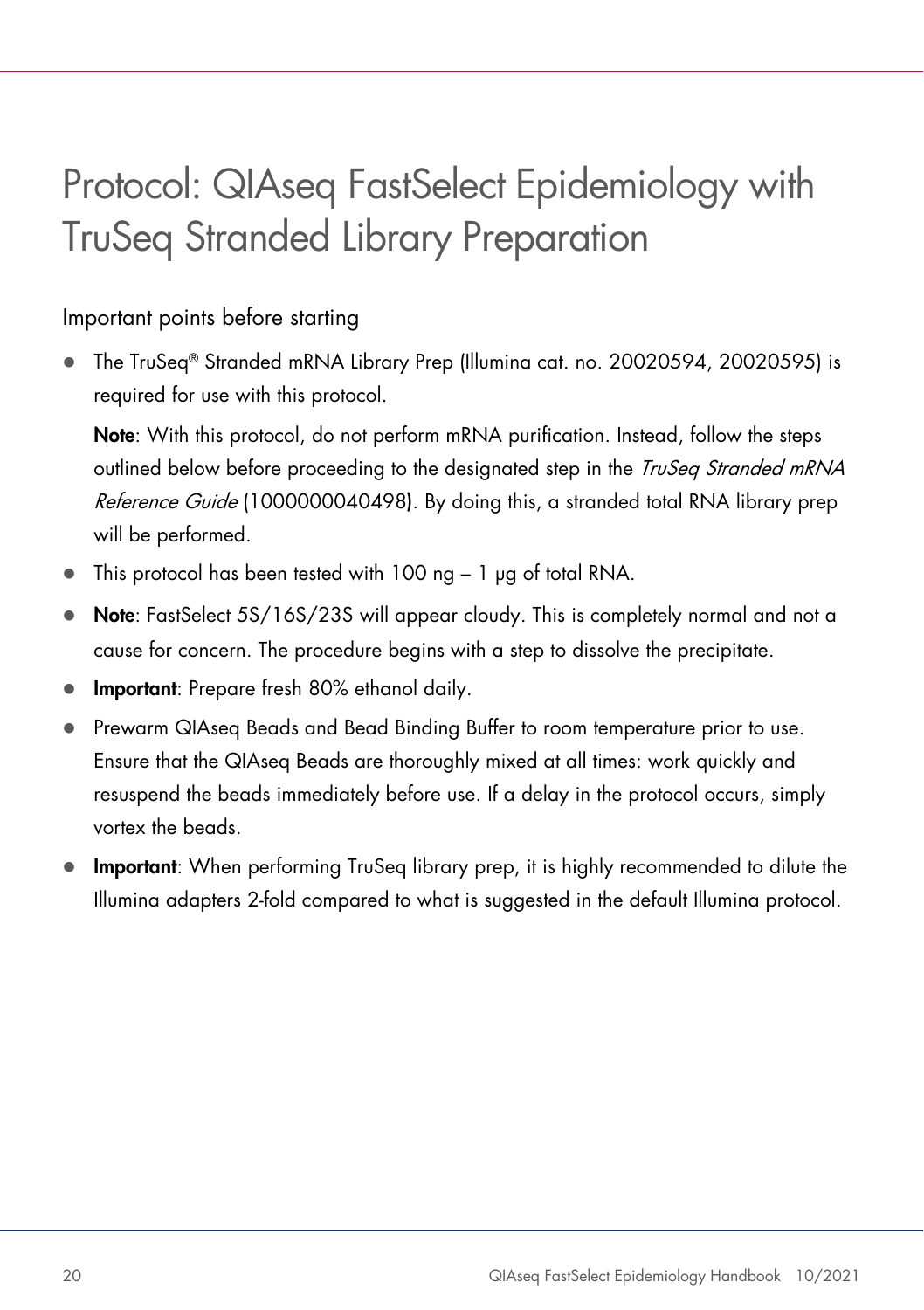#### Procedure

- 1. Thaw template RNA on ice. Gently mix, briefly centrifuge to collect residual liquid from the sides of the tubes, and then return to ice.
- 2. Prepare the reagents required for the RNA fragmentation and QIAseq FastSelect rRNA removal:
	- 2a. Bring FastSelect -rRNA HMR, FastSelect 5S/16S/23S, FastSelect FH Buffer, and Nuclease-free Water to room temperature.
	- 2b. **Important:** Only for FastSelect 5S/16S/23S, incubate the tube at 37°C for 5 min. and then vortex to dissolve the precipitate.
	- 2c. Mix all other reagents vigorously by vortexing, and then briefly centrifuge.
- 3. On ice, prepare the fragmentation/depletion reaction according to [Table 7.](#page-20-0) Briefly centrifuge, mix by pipetting up and down 10 times, and then centrifuge briefly again. Note: If setting up more than one reaction, prepare a volume of master mix 10% greater than that required for the total number of reactions.

| Component                      | Volume/reaction                      |
|--------------------------------|--------------------------------------|
| Total RNA (100 $ng - 1$ $pg$ ) | Variable                             |
| FastSelect FH Buffer           | $1.5$ pl                             |
| FastSelect -rRNA HMR           | $1 \mu$                              |
| FastSelect 5S/16S/23S          | $1 \mu$                              |
| Nuclease-free Water            | Bring total reaction volume to 15 µl |
| <b>Total volume</b>            | $15$ pl                              |

<span id="page-20-0"></span>Table 7. Setup of fragmentation/depletion reactions

4. Incubate as described in [Table 8.](#page-21-0)

Important: Regardless of time and temperature chosen in step 1, steps 2–9 must be performed.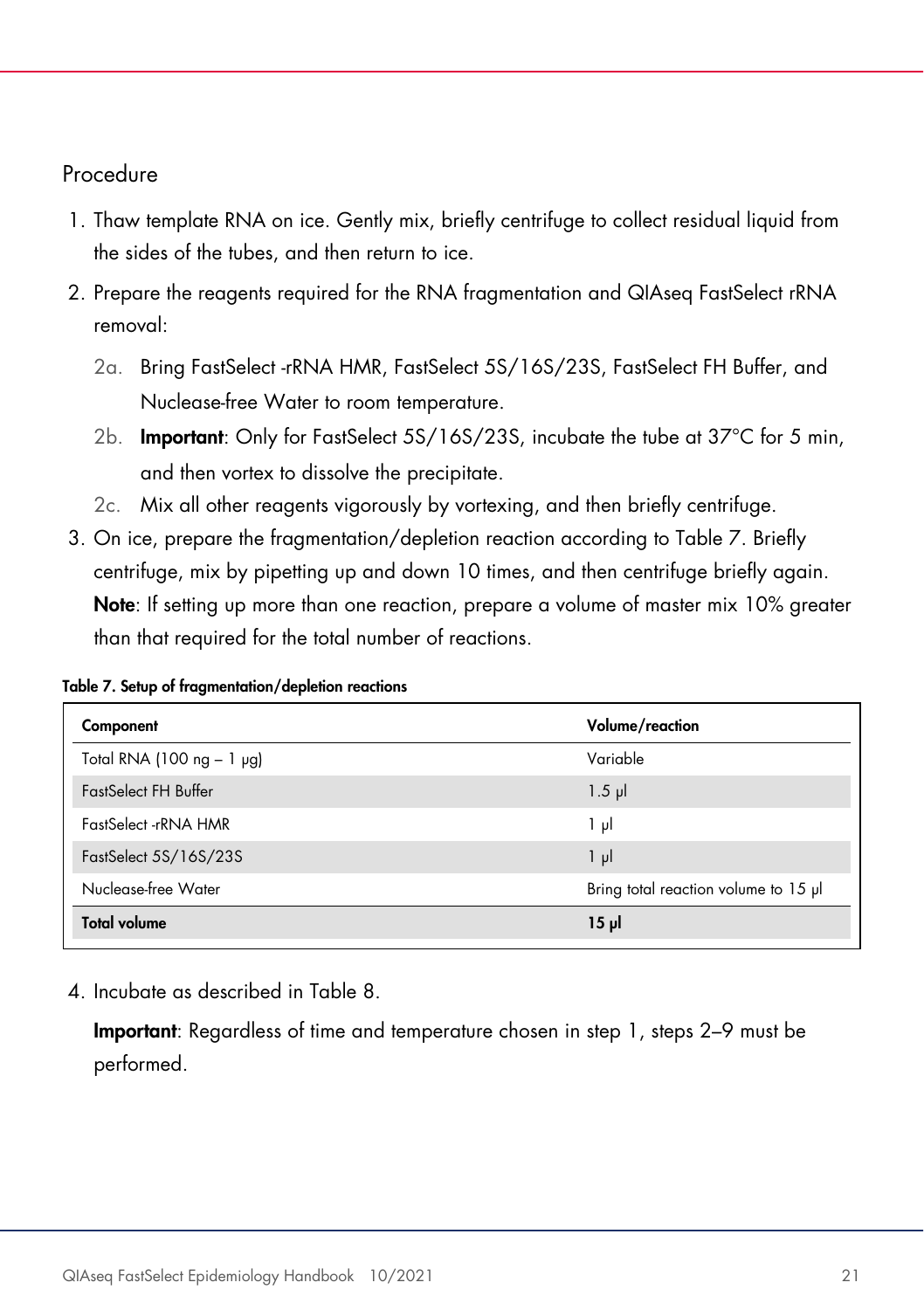| Note                                                           | <b>Step</b>    | Mean insert size<br>$~175 - 225$ bp |
|----------------------------------------------------------------|----------------|-------------------------------------|
| RNA fragmentation                                              | $1 * 1$        | 8 min at 89°C*1                     |
|                                                                | $\overline{2}$ | 2 min at $75^{\circ}$ C             |
|                                                                | 3              | 2 min at $70^{\circ}$ C             |
| Steps 2-9 are performed,                                       | $\overline{4}$ | 2 min at $65^{\circ}$ C             |
| regardless of Input RNA quality.<br>They need to be performed  | 5              | 2 min at $60^{\circ}$ C             |
| whether the RNA is high quality,<br>moderate quality, FFPE, or | 6              | 2 min at $55^{\circ}$ C             |
| degraded.                                                      | 7              | 2 min at $37^{\circ}$ C             |
|                                                                | 8              | 2 min at $25^{\circ}$ C             |
|                                                                | 9              | Hold at 4°C                         |

#### <span id="page-21-0"></span>Table 8. Combined QIAseq fragmentation and FastSelect hybridization protocol

\* For high-quality RNA (RIN ≥8), 8 min at 89°C is the basic recommendation. Alternatively, 4 min at 89°C provides an average insert size of ~325–375 bp, and 12 min at 89°C provides an average insert size of ~125–175 bp.

† If working with RNA with RIN values <8, please refer t[o Table 1](#page-9-0) for fragmentation recommendations.

- 5. Add 19.5 µl QIAseq Beads (prewarmed to room temperature and mixed by vortexing) to the 15 µl reaction. Mix thoroughly by vortexing, and incubate for 5 min at room temperature.
- 6. Centrifuge in a table-top centrifuge until the beads are completely pelleted  $\sim$  2 min).
- 7. Place the tubes/plate on a magnetic rack for 2 min. Once the solution has cleared, with the beads still on the magnetic stand, carefully remove and discard the supernatant.

Note: You can completely avoid transferring beads by pipetting very slowly.

Important: Do not discard the beads, because they contain the RNA of interest.

- 8. Add 15 µl of Nuclease-free Water and 19.5 µl of QIAseq Bead Binding Buffer. Mix thoroughly by vortexing, and incubate for 5 min at room temperature.
- 9. Centrifuge in a table-top centrifuge until the beads are completely pelleted  $\sim$  2 min).
- 10. Place the tubes/plate on a magnetic rack for 2 min. Once the solution has cleared, with the beads still on the magnetic stand, carefully remove and discard the supernatant. Note: You can completely avoid transferring beads by pipetting very slowly.

Important: Do not discard the beads, because they contain the RNA of interest.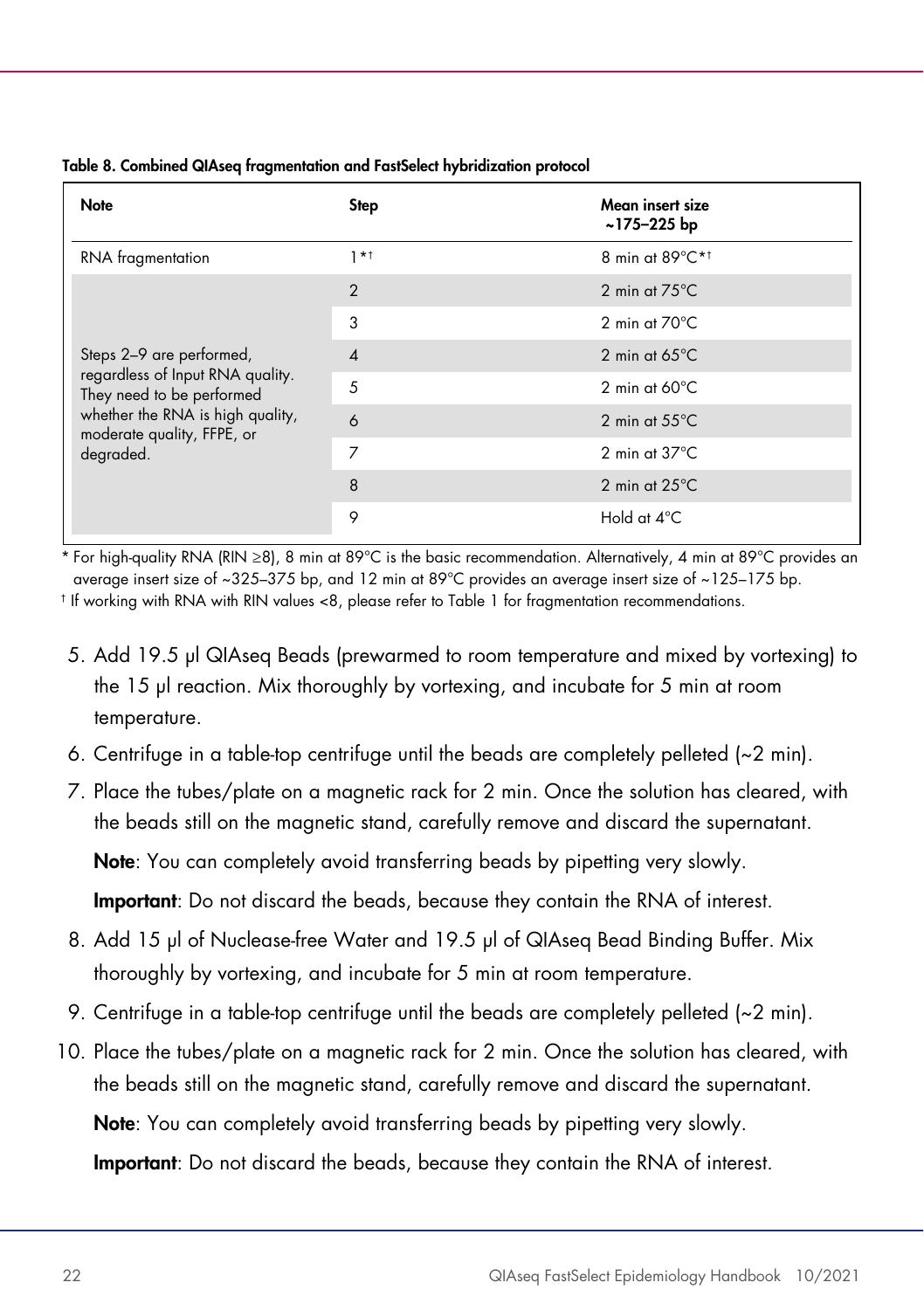- 11. With the beads still on the magnetic stand, add 200 µl of 80% ethanol. Wait for 30 s. Carefully remove and discard the wash.
- 12. Repeat the ethanol wash.

Important: Completely remove all traces of ethanol after this second wash. Remove the ethanol with a 200 µl pipette tip first, and then use a 10 µl pipette tip to remove any residual ethanol that will settle.

13. With the beads still on the magnetic stand, air-dry at room temperature for 6–10 min until all liquid has evaporated but without overdrying the beads.

Note: Visually inspect the pellet to confirm that it is completely dry.

14. Remove the beads from the magnetic stand, and elute the RNA from the beads by adding 19 µl FPF Buffer. Mix well by pipetting or vortexing, and then allow the tubes to sit at room temperature for 2 min to appropriately hydrate the beads.

Note: FPF Buffer is a component from the TruSeg Stranded mRNA Library Prep.

- 15. Return the tubes/plate to the magnetic rack until the solution has cleared.
- 16. Transfer 17 µl of the supernatant to clean tubes/plate. Alternatively, the samples can be stored at −90 to −65°C in a constant-temperature freezer.
- 17. Refer to the *TruSeg Stranded mRNA Reference Guide* and immediately proceed to and perform "Synthesize First Strand cDNA".

Note: From the *TruSeq Stranded mRNA Reference Guide*, the procedural step "Place the RBP plate on the magnetic stand and wait until the liquid is clear (~5 minutes)" is not applicable.

18. Follow the *TruSeg Stranded mRNA Reference Guide* to perform all remaining library construction steps.

#### **IMPORTANT**



It is highly recommended to dilute the Illumina adapters 2-fold compared to what is suggested in the default Illumina protocol.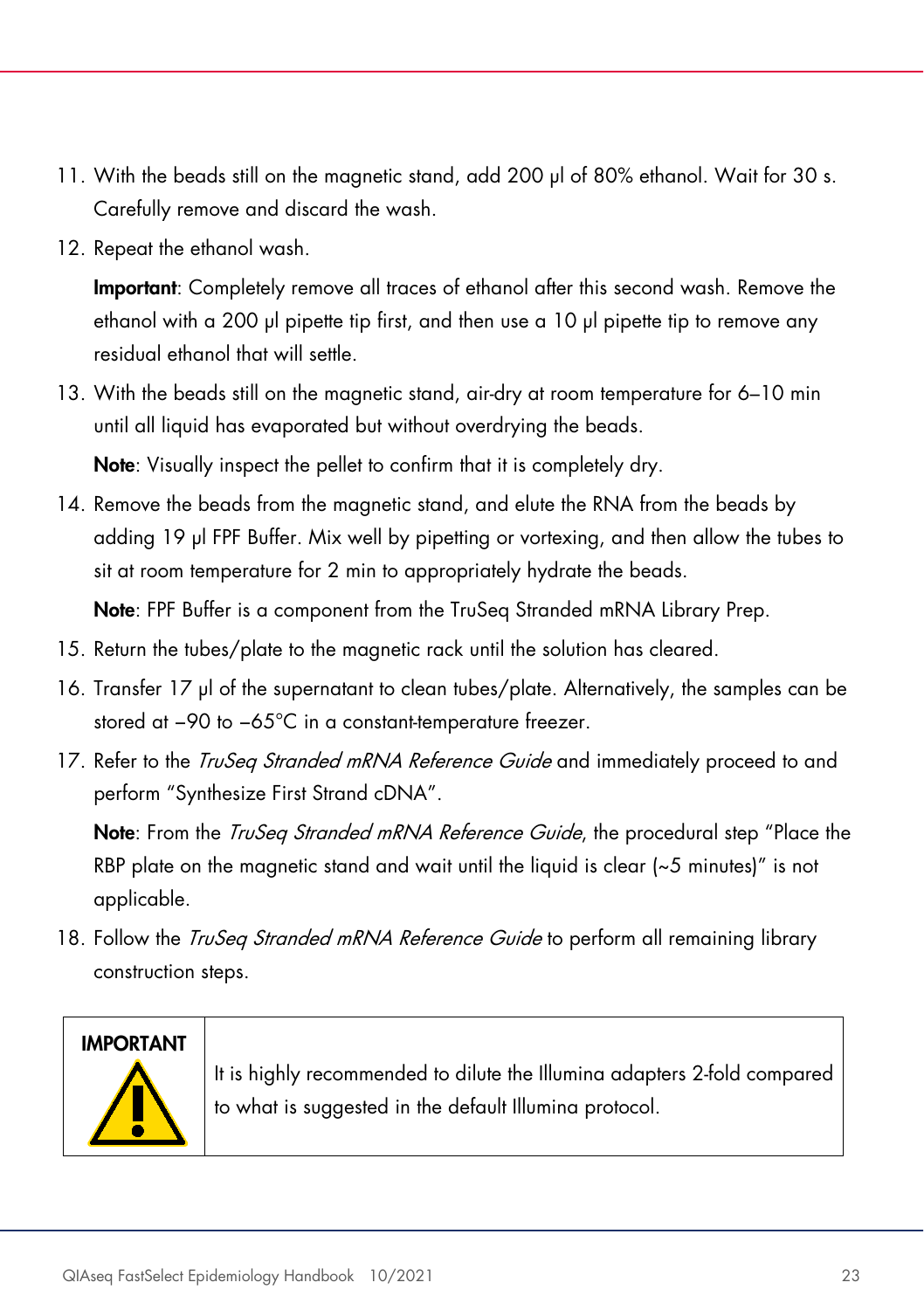### <span id="page-23-0"></span>Protocol: QIAseq FastSelect Epidemiology with the NEBNext Ultra II Directional Library Prep Kit

#### Important points before starting

- The NEBNext® Ultra™ II Directional RNA Library Prep Kit for Illumina (New England Biolabs cat. no. E7760S, E7760L) is required for use with this protocol. For more information, refer to the NEBNext Ultra II Directional RNA Library Prep Kit for Illumina Instruction Manual (Version 2.2 05/19).
- $\bullet$  This protocol has been tested with 20 ng 1  $\mu$ g of total RNA.
- Note: FastSelect 5S/16S/23S will appear cloudy. This is completely normal and not a cause for concern. The procedure begins with a step to dissolve the precipitate.
- Important: Prepare fresh 80% ethanol daily.
- Prewarm QIAseq Beads and Bead Binding Buffer to room temperature prior to use. Ensure that the QIAseq Beads are thoroughly mixed at all times: work quickly and resuspend the beads immediately before use. If a delay in the protocol occurs, simply vortex the beads.

#### Procedure

- 1. Thaw template RNA on ice. Mix gently, centrifuge briefly to collect residual liquid from the sides of the tubes, and return to ice.
- 2. Prepare the reagents required for RNA fragmentation and QIAseq FastSelect rRNA removal:
	- 2a. Bring FastSelect -rRNA HMR, FastSelect 5S/16S/23S, FastSelect FH Buffer, and Nuclease-free Water to room temperature.
	- 2b. Important: Only for FastSelect 5S/16S/23S, incubate the tube at 37°C for 5 min, and then vortex to dissolve the precipitate.
	- 2c. Mix all other reagents vigorously by vortexing, and then briefly centrifuge.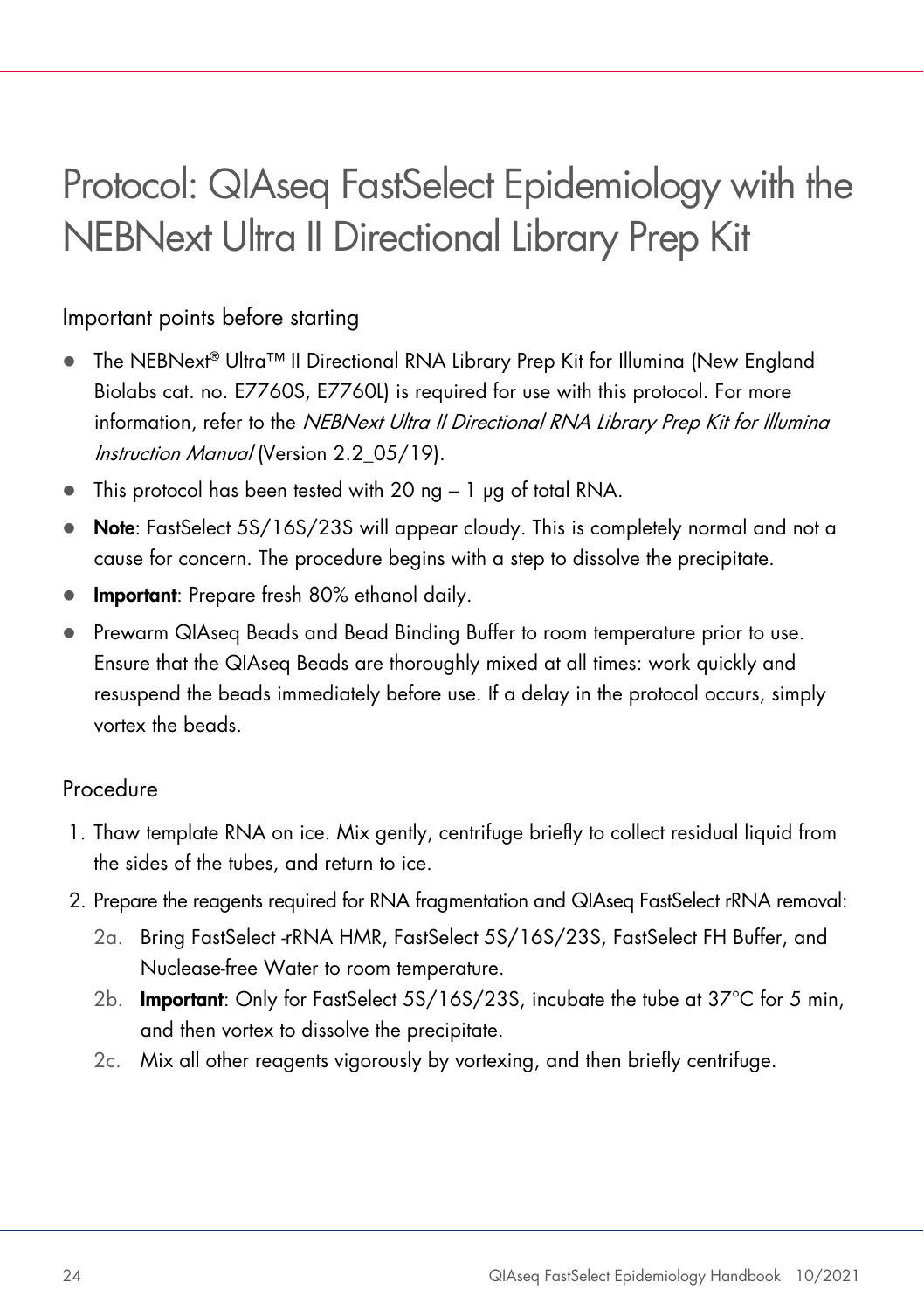3. On ice, prepare the fragmentation/depletion reaction according to [Table 9.](#page-24-1) Briefly centrifuge, mix by pipetting up and down 10 times, and then centrifuge briefly again.

Note: If setting up more than one reaction, prepare a volume of master mix 10% greater than that required for the total number of reactions.

<span id="page-24-1"></span>Table 9. Setup of fragmentation/depletion reactions

| Volume/reaction                      |
|--------------------------------------|
| Variable                             |
| $1.5$ pl                             |
| $1 \mu$                              |
| $1 \mu$                              |
| Bring total reaction volume to 15 µl |
| $15$ pl                              |
|                                      |

4. Incubate as described in [Table 10.](#page-24-0)

Important: Regardless of time and temperature chosen in step 1, steps 2–9 must be performed.

<span id="page-24-0"></span>Table 10. Combined QIAseq fragmentation and FastSelect hybridization protocol

| <b>Note</b>                                                                                                                                 | Step                     | Mean insert size<br>~175-225 bp |
|---------------------------------------------------------------------------------------------------------------------------------------------|--------------------------|---------------------------------|
| RNA fragmentation                                                                                                                           | $1 * 1$                  | 8 min at 89°C*1                 |
|                                                                                                                                             | $\overline{2}$           | 2 min at $75^{\circ}$ C         |
|                                                                                                                                             | 3                        | 2 min at $70^{\circ}$ C         |
| Steps 2-9 are performed,                                                                                                                    | $\overline{\mathcal{A}}$ | 2 min at $65^{\circ}$ C         |
| regardless of Input RNA quality.<br>They need to be performed<br>whether the RNA is high quality,<br>moderate quality, FFPE or<br>degraded. | 5                        | 2 min at $60^{\circ}$ C         |
|                                                                                                                                             | 6                        | 2 min at $55^{\circ}$ C         |
|                                                                                                                                             | 7                        | 2 min at $37^{\circ}$ C         |
|                                                                                                                                             | 8                        | 2 min at $25^{\circ}$ C         |
|                                                                                                                                             | 9                        | Hold at $4^{\circ}$ C           |

\* For high-quality RNA (RIN ≥8), 8 min at 89°C is the basic recommendation. Alternatively, 4 min at 89°C provides an average insert size of ~325–375 bp, and 12 min at 89°C provides an average insert size of ~125–175 bp.

† If working with RNA with RIN values <8, please refer t[o Table 1](#page-9-0) for fragmentation recommendations.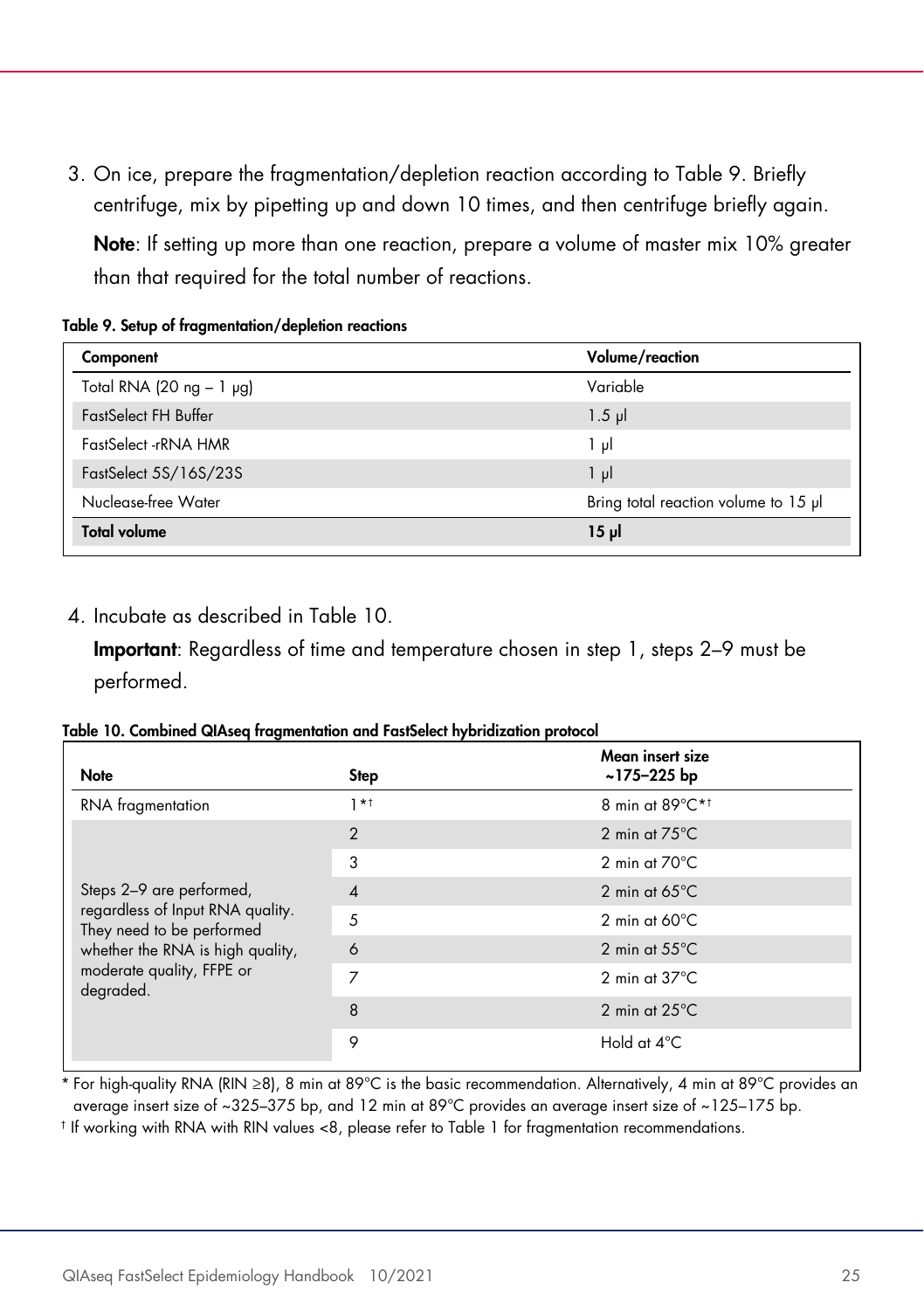- 5. Add 19.5 µl QIAseq Beads (prewarmed to room temperature and mixed by vortexing) to the 15 µl reaction. Mix thoroughly by vortexing, and incubate for 5 min at room temperature.
- 6. Centrifuge in a table-top centrifuge until the beads are completely pelleted  $\sim$  2 min).
- 7. Place the tubes/plate on a magnetic rack for 2 min. Once the solution has cleared, with the beads still on the magnetic stand, carefully remove and discard the supernatant. Note: You can completely avoid transferring beads by pipetting very slowly. Important: Do not discard the beads, because they contain the RNA of interest.
- 8. Add 15 µl of Nuclease-free Water and 19.5 µl of QIAsea Bead Bindina Buffer (prewarmed to room temperature and mixed by vortexing). Mix vigorously by vortexing, and incubate for 5 min at room temperature.
- 9. Centrifuge in a table-top centrifuge until the beads are completely pelleted (~2 min).
- 10. Place the tubes/plate on a magnetic rack for 2 min. Once the solution has cleared, with the beads still on the magnetic stand, carefully remove and discard the supernatant. Note: You can completely avoid transferring beads by pipetting very slowly. Important: Do not discard the beads, because they contain the RNA of interest.
- 11. With the beads still on the magnetic stand, add 200 µl of 80% ethanol. Wait 30 s. Carefully remove and discard the wash.
- 12. Repeat the ethanol wash.

Important: Completely remove all traces of ethanol after this second wash. Remove the ethanol with a 200 µl pipette tip first, and then use a 10 µl pipette tip to remove any residual ethanol that will settle.

- 13. With the beads still on the magnetic stand, air-dry at room temperature for 6–10 min until all liquid has evaporated but without overdrying the beads. Note: Visually inspect the pellet to confirm that it is completely dry.
- 14. Remove the beads from the magnetic stand, and elute the RNA from the beads by adding 7 µl Nuclease-free Water. Mix well by pipetting or vortexing, and then allow the tubes to sit at room temperature for 2 min to appropriately hydrate the beads.
- 15. Return the tubes/plate to the magnetic rack until the solution has cleared.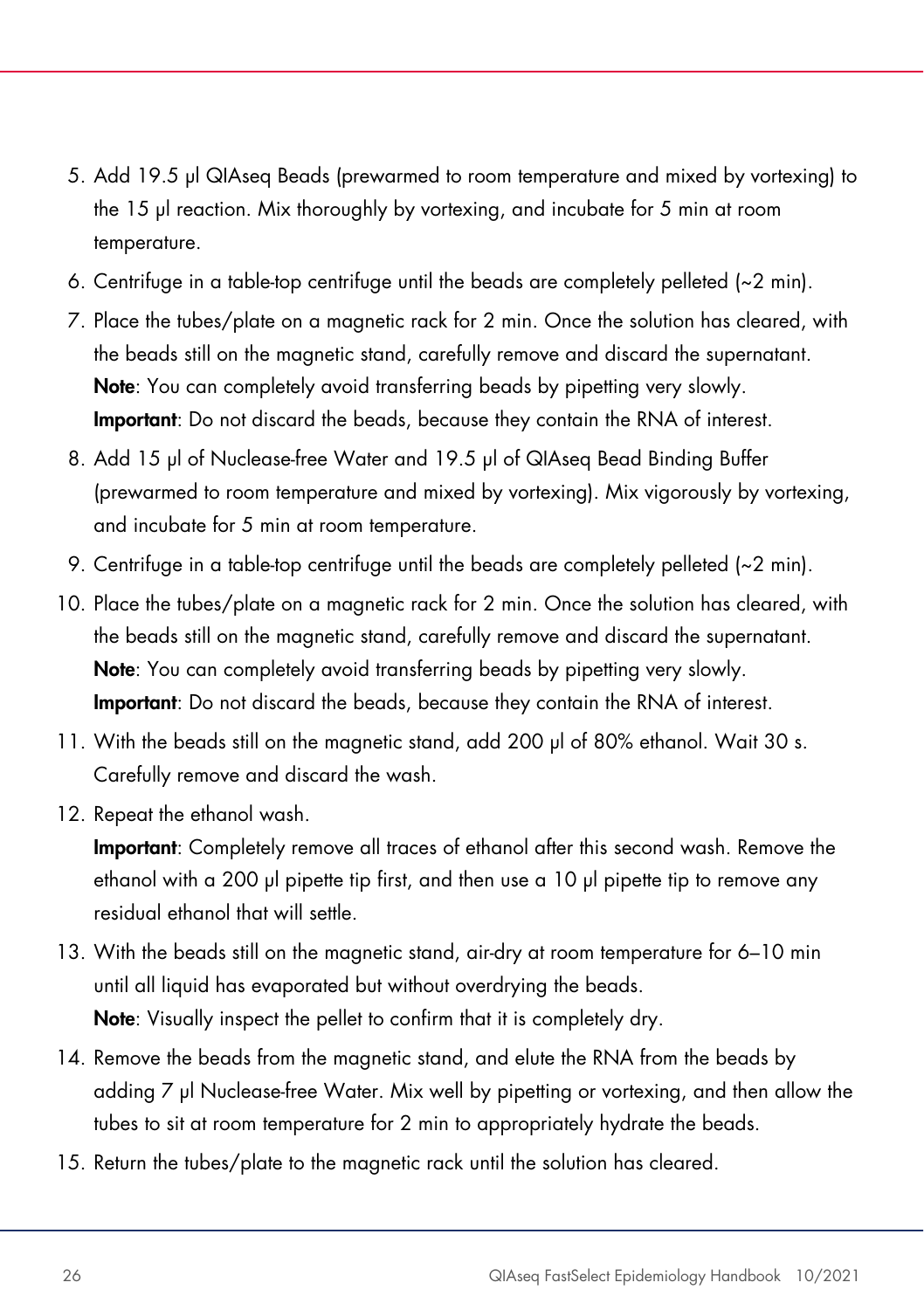- 16. Transfer 5 µl of the supernatant to clean tubes/plate. Alternatively, the samples can be stored at −90 to −65°C in a constant-temperature freezer.
- 17. Set up the first-strand synthesis associated with the NEBNext Ultra II Directional RNA Library Prep Kit as described in [Table 11.](#page-26-0) Briefly centrifuge, mix by pipetting up and down 10 times, and then centrifuge briefly again.

| Component                                               | Volume/reaction |
|---------------------------------------------------------|-----------------|
| RNA from bead cleanup reaction                          | $5 \mu$         |
| (Iilac) NEBNext First Strand Synthesis Reaction Buffer* | $4 \mu$         |
| (lilac) Random Primers*                                 | 1 μl            |
| (brown) NEBNext Strand Specificity Reagent*             | $8$ $\mu$       |
| (Iilac) NEBNext First Strand Synthesis Enzyme Mix*      | $2 \mu$         |
| <b>Total volume</b>                                     | $20$ $\mu$      |

#### <span id="page-26-0"></span>Table 11. NEBNext Ultra II Directional RNA Library Prep Kit first-stranded synthesis setup

\* All designated components are from the NEBNext Ultra II Directional RNA Library Prep Kit.

- 18. Refer to the NEBNext Ultra II Directional RNA Library Prep Kit for Illumina Instruction Manual and immediately proceed to and perform step 4.2.3 under "First Strand cDNA Synthesis Reaction".
- 19. Follow the NEBNext Ultra II Directional RNA Library Prep Kit for Illumina Instruction Manual to perform all remaining library construction steps.

# IMPORTANT

If starting with 20 ng or less of total RNA, 2 additional cycles of library amplification must be performed.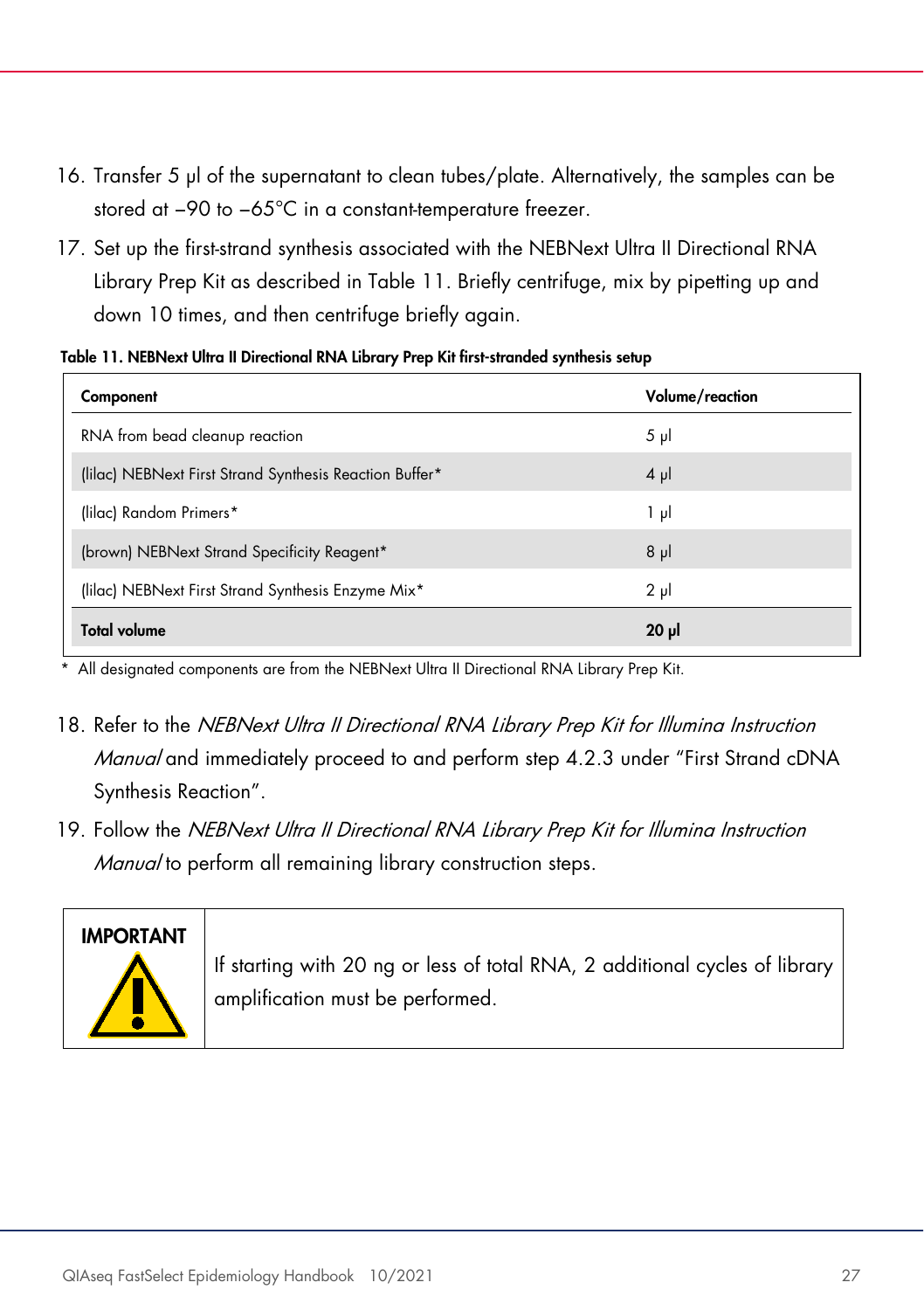### <span id="page-27-0"></span>Protocol: QIAseq FastSelect Epidemiology with the KAPA® RNA HyperPrep Kit

#### Important points before starting

- The KAPA RNA HyperPrep Kit (Roche cat. no. KK8540, KK8541) is required for use with this protocol. For more information, refer to the KAPA RNA HyperPrep Kit Technical Data Sheet (KR1350 – v2.17).
- $\bullet$  This protocol has been tested with 25 ng  $-1$   $\mu$ g of total RNA.
- Note: FastSelect 5S/16S/23S will appear cloudy. This is completely normal and not a cause for concern. The procedure begins with a step to dissolve the precipitate.
- **Important**: Prepare fresh 80% ethanol daily.
- Prewarm QIAseq Beads and Bead Binding Buffer to room temperature prior to use. Ensure that the QIAseq Beads are thoroughly mixed at all times: work quickly and resuspend the beads immediately before use. If a delay in the protocol occurs, simply vortex the beads.
- Important: When performing KAPA library prep, it is highly recommended to dilute the KAPA adapters 1.5-fold compared to what is suggested in the default KAPA protocol.

#### Procedure

- 1. Thaw template RNA on ice. Gently mix, briefly centrifuge to collect residual liquid from the sides of the tubes, and return to ice.
- 2. Prepare reagents required for RNA fragmentation and QIAseq FastSelect rRNA removal:
	- 2a. Bring FastSelect -rRNA HMR, FastSelect 5S/16S/23S, FastSelect FH Buffer, and Nuclease-free Water to room temperature.
	- 2b. Important: Only for FastSelect 5S/16S/23S, incubate the tube at 37°C for 5 min, and then vortex to dissolve the precipitate.
	- 2c. Mix all other reagents vigorously by vortexing, and then briefly centrifuge.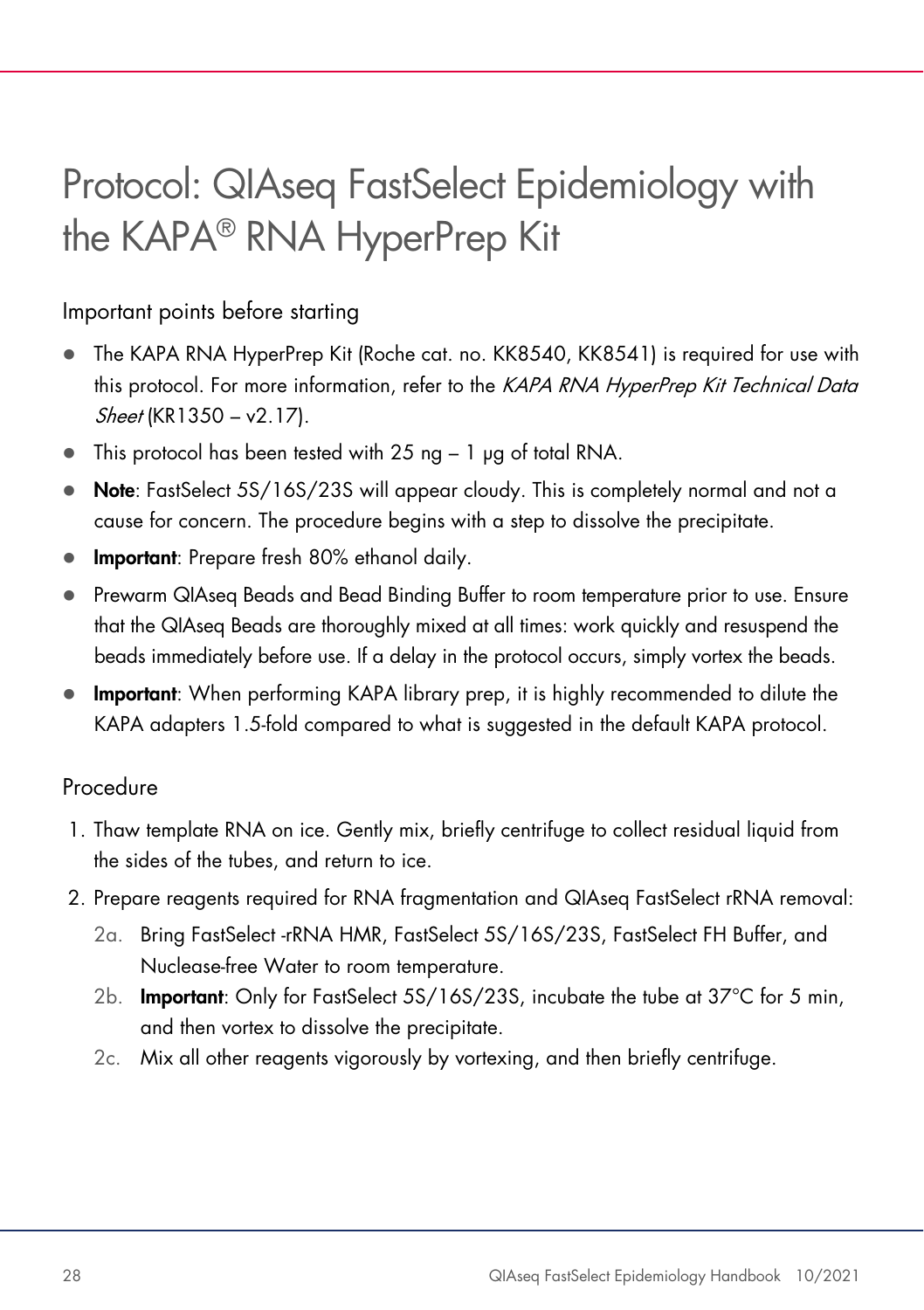3. On ice, prepare the fragmentation/depletion reaction according to [Table 12.](#page-28-1) Briefly centrifuge, mix by pipetting up and down 10 times, and centrifuge briefly again.

Note: If setting up more than one reaction, prepare a volume of master mix that is 10% greater than the required amount for the total number of reactions.

<span id="page-28-1"></span>Table 12. Setup of fragmentation/depletion reactions

| Component                     | Volume/reaction                      |
|-------------------------------|--------------------------------------|
| Total RNA (25 ng - 1 $\mu$ g) | Variable                             |
| FastSelect FH Buffer          | $1.5$ $\mu$                          |
| FastSelect -rRNA HMR          | 1 µl                                 |
| FastSelect 5S/16S/23S         | $1 \mu$                              |
| Nuclease-free Water           | Bring total reaction volume to 15 µl |
| <b>Total volume</b>           | $15$ $\mu$                           |

4. Incubate as described in [Table 13.](#page-28-0)

Important: Regardless of the time and temperature chosen in step 1, steps 2–9 must be performed.

<span id="page-28-0"></span>

|  |  |  |  | Table 13. Combined QIAseq fragmentation and FastSelect hybridization protocol |  |
|--|--|--|--|-------------------------------------------------------------------------------|--|
|  |  |  |  |                                                                               |  |

| Input RNA quality                                                                                                                            | Step                     | Mean insert size<br>~175-225 bp |
|----------------------------------------------------------------------------------------------------------------------------------------------|--------------------------|---------------------------------|
| RNA fragmentation                                                                                                                            | $1 * t$                  | 8 min at 89°C* <sup>†</sup>     |
|                                                                                                                                              | $\overline{2}$           | 2 min at $75^{\circ}$ C         |
|                                                                                                                                              | 3                        | 2 min at $70^{\circ}$ C         |
| Steps 2-9 are performed                                                                                                                      | $\overline{\mathcal{A}}$ | 2 min at $65^{\circ}$ C         |
| regardless of input RNA quality.<br>They need to be performed<br>whether the RNA is high quality,<br>moderate quality, FFPE, or<br>degraded. | 5                        | 2 min at $60^{\circ}$ C         |
|                                                                                                                                              | 6                        | 2 min at $55^{\circ}$ C         |
|                                                                                                                                              | 7                        | 2 min at $37^{\circ}$ C         |
|                                                                                                                                              | 8                        | 2 min at $25^{\circ}$ C         |
|                                                                                                                                              | 9                        | Hold at 4°C                     |

\* For high-quality RNA (RIN ≥8), 8 min at 89°C is the basic recommendation. Alternatively, 4 min at 89°C provides an average insert size of ~325–375 bp, and 12 min at 89°C provides an average insert size of ~125–175 bp.

† If working with RNA with RIN values <8, please refer t[o Table 1](#page-9-0) for fragmentation recommendations.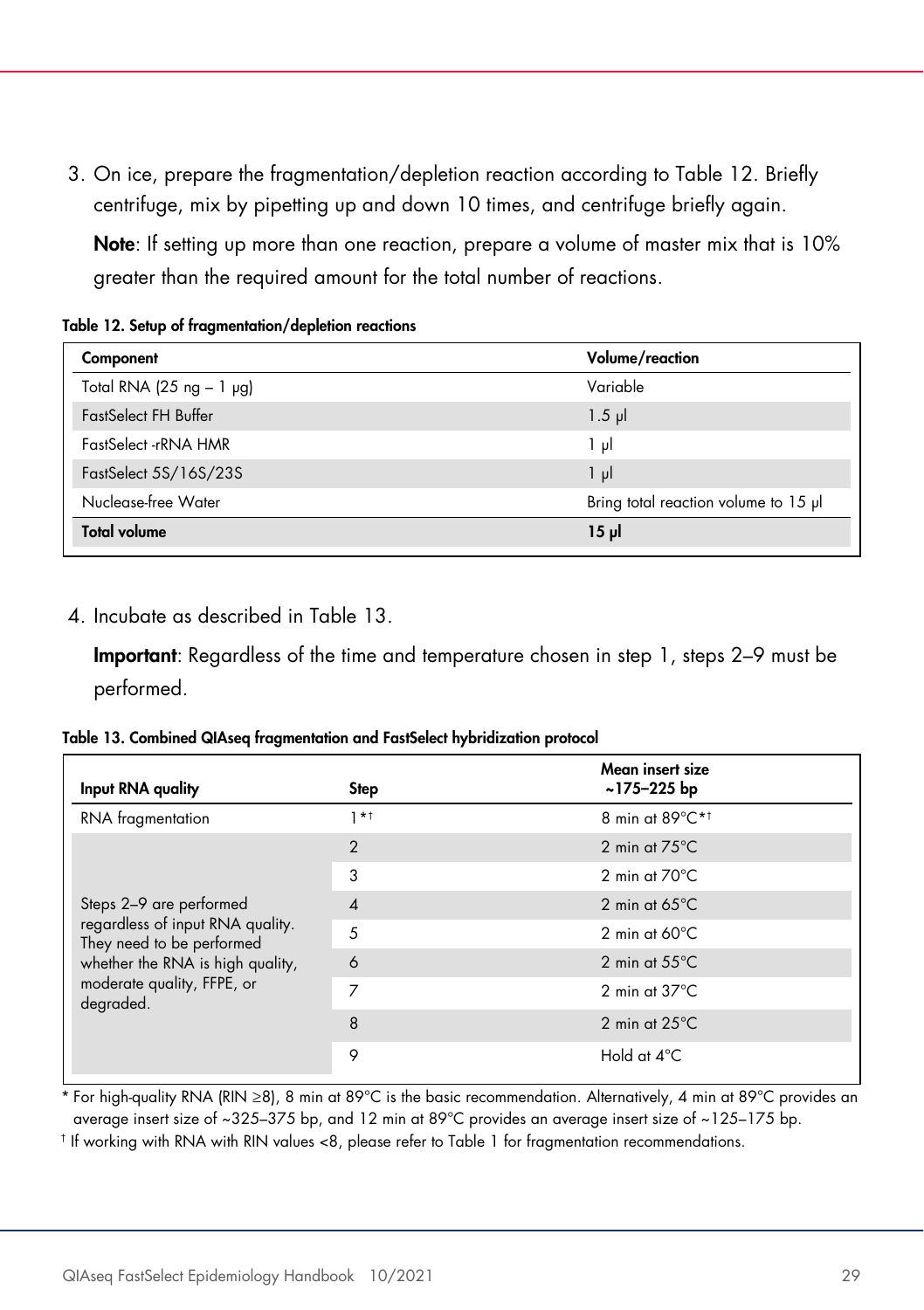- 5. Add 19.5 µl QIAseq Beads (prewarmed to room temperature and mixed by vortexing) to the 15 µl reaction. Mix thoroughly by vortexing, and then incubate for 5 min at room temperature.
- 6. Centrifuge in a table-top centrifuge until the beads are completely pelleted  $\sim$  2 min).
- 7. Place the tubes/plate on a magnetic rack for 2 min. Once the solution has cleared, with the beads still on the magnetic stand, carefully remove and discard the supernatant. Note: You can completely avoid transferring beads by pipetting very slowly. Important: Do not discard the beads, because they contain the RNA of interest.
- 8. Add 15 µl of Nuclease-free Water and 19.5 µl of QIAseg NGS Bead Binding Buffer (prewarmed to room temperature and mixed by vortexing). Mix vigorously by vortexing, and then incubate for 5 min at room temperature.
- 9. Centrifuge in a table-top centrifuge until the beads are completely pelleted (~2 min).
- 10. Place the tubes/plate on a magnetic rack for 2 min. Once the solution has cleared, with the beads still on the magnetic stand, carefully remove and discard the supernatant. Note: You can completely avoid transferring beads by pipetting very slowly. Important: Do not discard the beads, because they contain the RNA of interest.
- 11. With the beads still on the magnetic stand, add 200 µl of 80% ethanol. Wait for 30 s. Carefully remove and discard the wash.
- 12. Repeat the ethanol wash.

Important: Completely remove all traces of ethanol after this second wash. Remove the ethanol with a 200 µl pipette tip first, and then use a 10 µl pipettor to remove any residual ethanol that will settle.

13. With the beads still on the magnetic stand, air-dry at room temperature for 6–10 min, until all liquid has evaporated but without overdrying the beads. Note: Visually inspect the pellet to confirm that it is completely dry.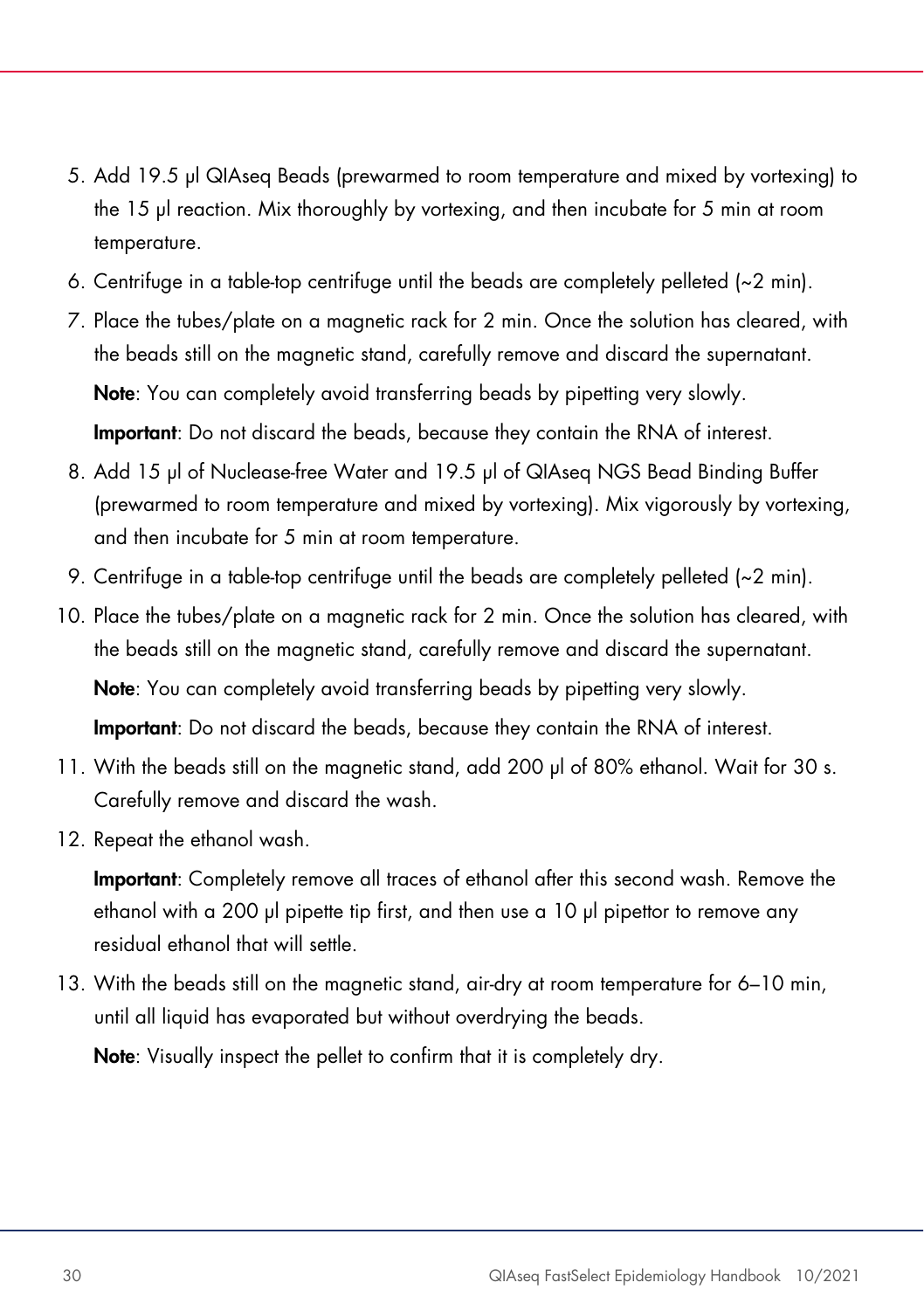14. Remove the beads from the magnetic stand, and elute the DNA from the beads by adding 12 µl Nuclease-free Water + 10 µl Fragment, Prime and Elute Buffer (2x). Mix well by pipetting or vortexing, and then allow the tubes to sit at room temperature for 2 min to appropriately hydrate the beads.

Note: The Fragment, Prime and Elute Buffer (2x) is from the KAPA RNA HyperPrep Kit.

- 15. Return the tube/plate to the magnetic rack until the solution has cleared.
- 16. Transfer 20 µl of the supernatant, which is the "Fragmented, primed RNA" to clean tubes/plate. Alternatively, the samples can be stored at −90 to −65°C in a constanttemperature freezer.
- 17. Refer to the KAPA RNA HyperPrep Kit Technical Data Sheet and proceed directly to "1st Strand Synthesis", section 3 in v2.17, and perform step 3.1.

Note: There is no need to perform steps 2.2, 2.3, and 2.4, because the RNA has already been fragmented during the FastSelect procedure.

18. Follow the KAPA RNA HyperPrep Kit Technical Data Sheet to perform all remaining library construction steps.



It is highly recommended to dilute the KAPA adapters 1.5-fold compared to what is suggested in the default KAPA protocol.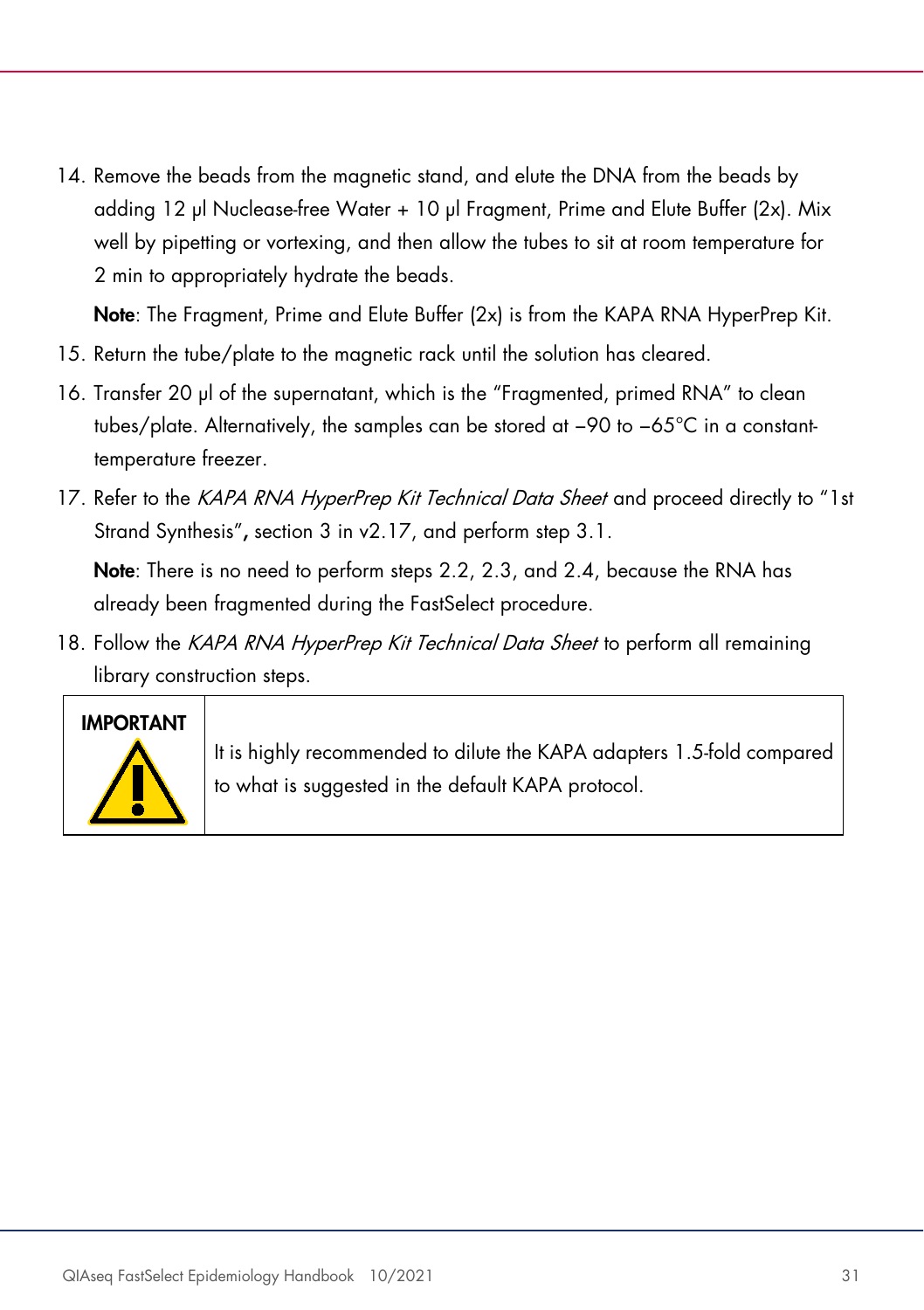### <span id="page-31-0"></span>Troubleshooting Guide

This troubleshooting guide may be helpful in solving any problems that may arise. For more information, see also the Frequently Asked Questions page at our Technical Support Center: [www.qiagen.com/FAQ/FAQList.aspx](http://www.qiagen.com/FAQ/FAQList.aspx). The scientists in QIAGEN Technical Services are always happy to answer any questions you may have about either the information and/or protocols in this handbook or sample and assay technologies (for contact information, visit [www.qiagen.com](https://www.qiagen.com/ph/)).

|                                                                                                                         | <b>Comments and suggestions</b>                                                                                                                                                                                                                                                                                                                                                                                                                                                                                                                                              |
|-------------------------------------------------------------------------------------------------------------------------|------------------------------------------------------------------------------------------------------------------------------------------------------------------------------------------------------------------------------------------------------------------------------------------------------------------------------------------------------------------------------------------------------------------------------------------------------------------------------------------------------------------------------------------------------------------------------|
| I don't know how long to fragment my RNA                                                                                |                                                                                                                                                                                                                                                                                                                                                                                                                                                                                                                                                                              |
| The fragmentation time is<br>dependent on the desired insert<br>size.                                                   | For high-quality RNA (RIN $\geq$ 8), 8 min at 89°C is recommended. Using<br>different types of RNA with RIN values $\geq$ 8, we expect 4 min at 89 $^{\circ}$ C to<br>provide an average insert size of ~325-375 bp, and 12 min at 89°C<br>provides an average insert size of ~125-175 bp. For additional<br>recommendations, please refer to Table 1.                                                                                                                                                                                                                       |
| Adapter-dimer observed in final library QC                                                                              |                                                                                                                                                                                                                                                                                                                                                                                                                                                                                                                                                                              |
| Depending on kit and RNA input<br>amount, adapter-dimers may be<br>observed.                                            | Perform a second cleanup reaction of the final library.                                                                                                                                                                                                                                                                                                                                                                                                                                                                                                                      |
| Library yield is lower than expected                                                                                    |                                                                                                                                                                                                                                                                                                                                                                                                                                                                                                                                                                              |
| The rRNA removal imparted by<br>QIAseq FastSelect is extremely<br>robust, especially when compared<br>to other methods. | Unless otherwise noted, we recommend to amplify the libraries using the<br>number of cycles suggested by the chosen library prep kit, which is based<br>on the starting amount of total RNA. If the yield is too low, adding 2<br>cycles is usually sufficient to increase library yield for all downstream<br>quantification and sequencing applications.                                                                                                                                                                                                                   |
| I don't know how to quantitate my final NGS library                                                                     |                                                                                                                                                                                                                                                                                                                                                                                                                                                                                                                                                                              |
| Various methods exist to quantitate<br>the final NGS library.                                                           | In general, we highly recommend using a qPCR method with a standard<br>curve. While Qubit®, TapeStation, and Bioanalyzer are convenient, they<br>are highly variable and subject to limitations such as peak width, salts<br>and oligos, and other leftover reagents during library construction. While<br>convenient and often used during a standard workflow to save time, these<br>methods fail to quantitate the part of the library that will cluster effectively<br>on your flow cell. As an alternative to gPCR, a low pass sequencing<br>reaction can also be used. |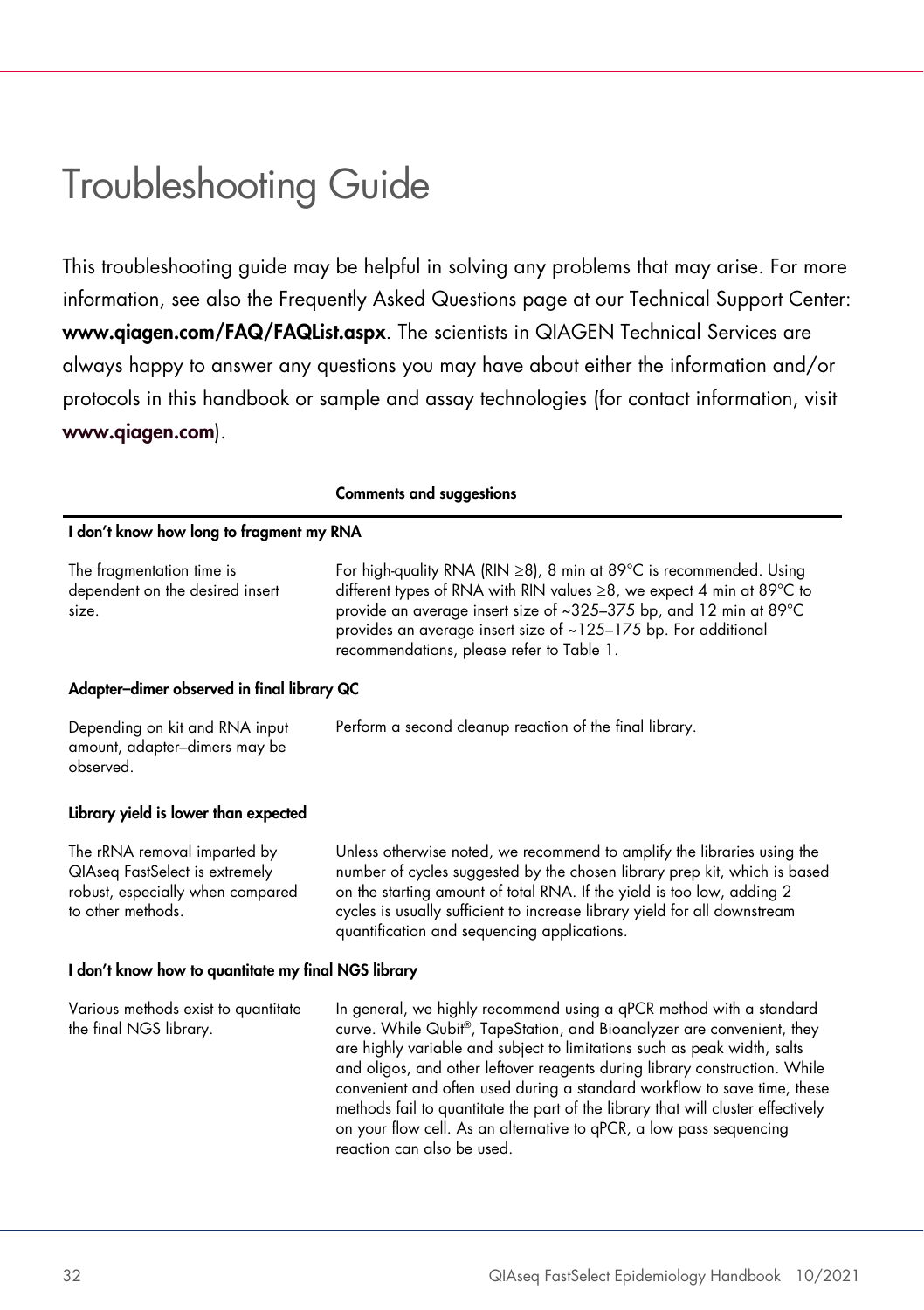### <span id="page-32-0"></span>Ordering Information

| Product                                          | <b>Contents</b>                                                                                                                                                                                                                                                                                                                                                                                                                                                          | Cat. no.                   |
|--------------------------------------------------|--------------------------------------------------------------------------------------------------------------------------------------------------------------------------------------------------------------------------------------------------------------------------------------------------------------------------------------------------------------------------------------------------------------------------------------------------------------------------|----------------------------|
| QIAseq FastSelect Epidemiology<br>Kit            | Human/mouse/rat cytoplasmic and<br>mitochondrial rRNA removal reagent,<br>bacteria rRNA removal reagent,<br>fragmentation/hybridization reagent,<br>QIAseq Beads; available in 24, 96, or<br>384 reactions                                                                                                                                                                                                                                                               | 333272<br>333275<br>333277 |
| <b>QIAseq Stranded RNA Library UDI Kits</b>      |                                                                                                                                                                                                                                                                                                                                                                                                                                                                          |                            |
| QIAseq Stranded RNA Lib Kit<br><b>UDI-A (96)</b> | For 96 stranded RNA-seq sequencing<br>library prep reactions: buffers and<br>reagents for fragmentation, reverse<br>transcription, second-strand synthesis +<br>end-repair + A-addition, adapter<br>ligation, CleanStart PCR enrichment,<br>and QIAseq Beads; for library<br>cleanups for use with Illumina<br>instruments; includes a plate containing<br>96 adapters with different barcodes<br>(pierceable foil seal allowing usage of<br>defined parts of the plate) | 180451                     |
| QlAseq Stranded RNA Lib Kit<br><b>UDI-B (96)</b> | For 96 stranded RNA-seq sequencing<br>library prep reactions: buffers and<br>reagents for fragmentation, reverse<br>transcription, second-strand synthesis +<br>end-repair + A-addition, adapter<br>ligation, CleanStart PCR enrichment<br>and QIAseq Beads; for library<br>cleanups for use with Illumina<br>instruments; includes a plate containing                                                                                                                   | 180452                     |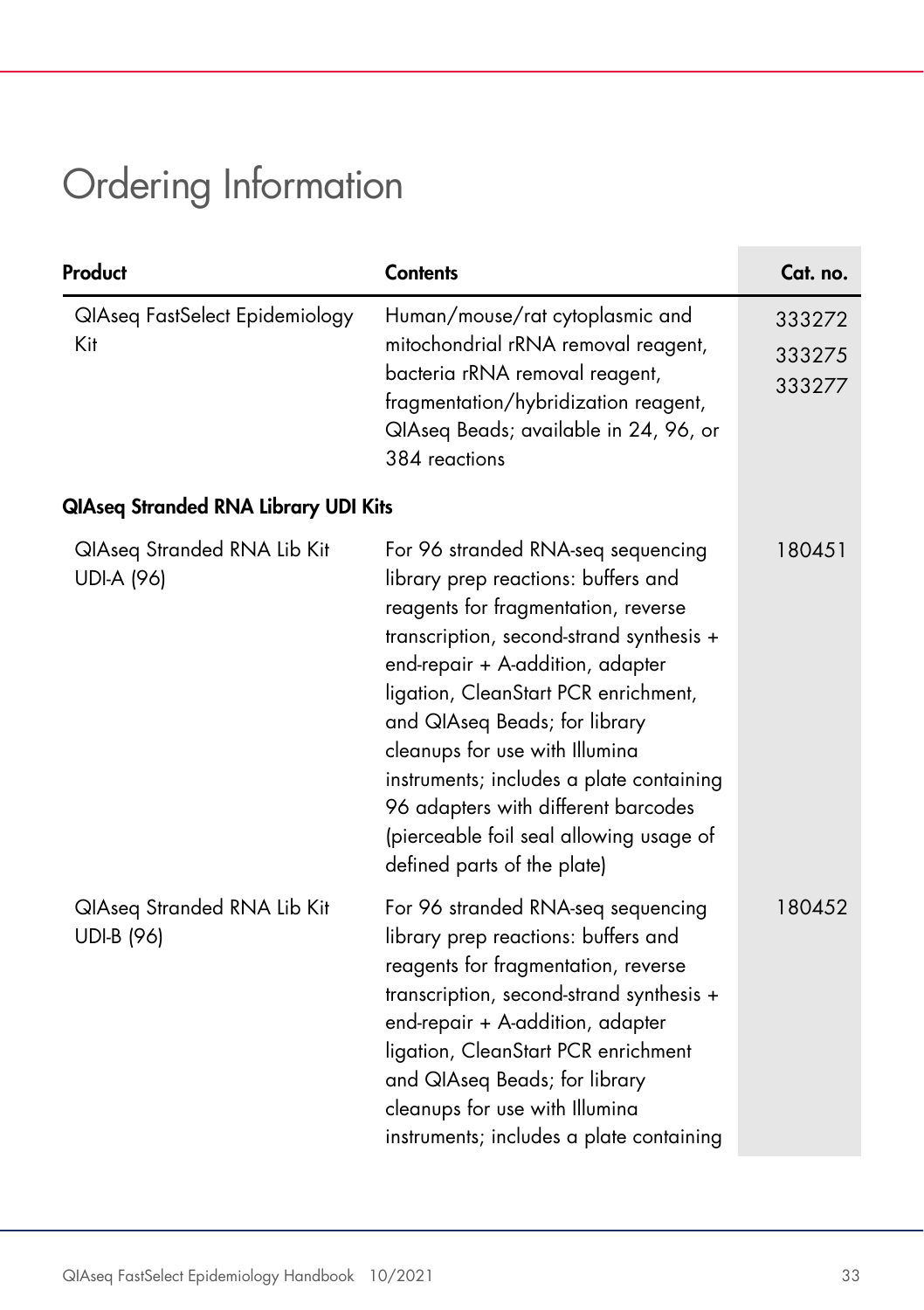| Product                                          | <b>Contents</b>                                                                                                                                                                                                                                                                                                                                                                                                                                                         | Cat. no. |
|--------------------------------------------------|-------------------------------------------------------------------------------------------------------------------------------------------------------------------------------------------------------------------------------------------------------------------------------------------------------------------------------------------------------------------------------------------------------------------------------------------------------------------------|----------|
|                                                  | 96 adapters with different barcodes<br>(pierceable foil seal allowing usage of<br>defined parts of the plate)                                                                                                                                                                                                                                                                                                                                                           |          |
| QIAseq Stranded RNA Lib Kit<br><b>UDI-C (96)</b> | For 96 stranded RNA-seq sequencing<br>library prep reactions: buffers and<br>reagents for fragmentation, reverse<br>transcription, second-strand synthesis +<br>end-repair + A-addition, adapter<br>ligation, CleanStart PCR enrichment<br>and QIAseq Beads; for library<br>cleanups for use with Illumina<br>instruments; includes a plate containing<br>96 adapters with different barcodes<br>(pierceable foil seal allowing usage of<br>defined parts of the plate) | 180453   |
| QIAseq Stranded RNA Lib Kit<br>UDI-D (96)        | For 96 stranded RNA-seq sequencing<br>library prep reactions: buffers and<br>reagents for fragmentation, reverse<br>transcription, second-strand synthesis +<br>end-repair + A-addition, adapter<br>ligation, CleanStart PCR enrichment<br>and QIAseq Beads; for library<br>cleanups for use with Illumina<br>instruments; includes a plate containing<br>96 adapters with different barcodes<br>(pierceable foil seal allowing usage of<br>defined parts of the plate) | 180454   |
| QIAseq Stranded RNA Lib Kit<br><b>UDI</b> (24)   | For 24 stranded RNA-seq sequencing<br>library prep reactions: buffers and<br>reagents for fragmentation, reverse<br>transcription, second-strand synthesis +<br>end-repair + A-addition, adapter                                                                                                                                                                                                                                                                        | 180450   |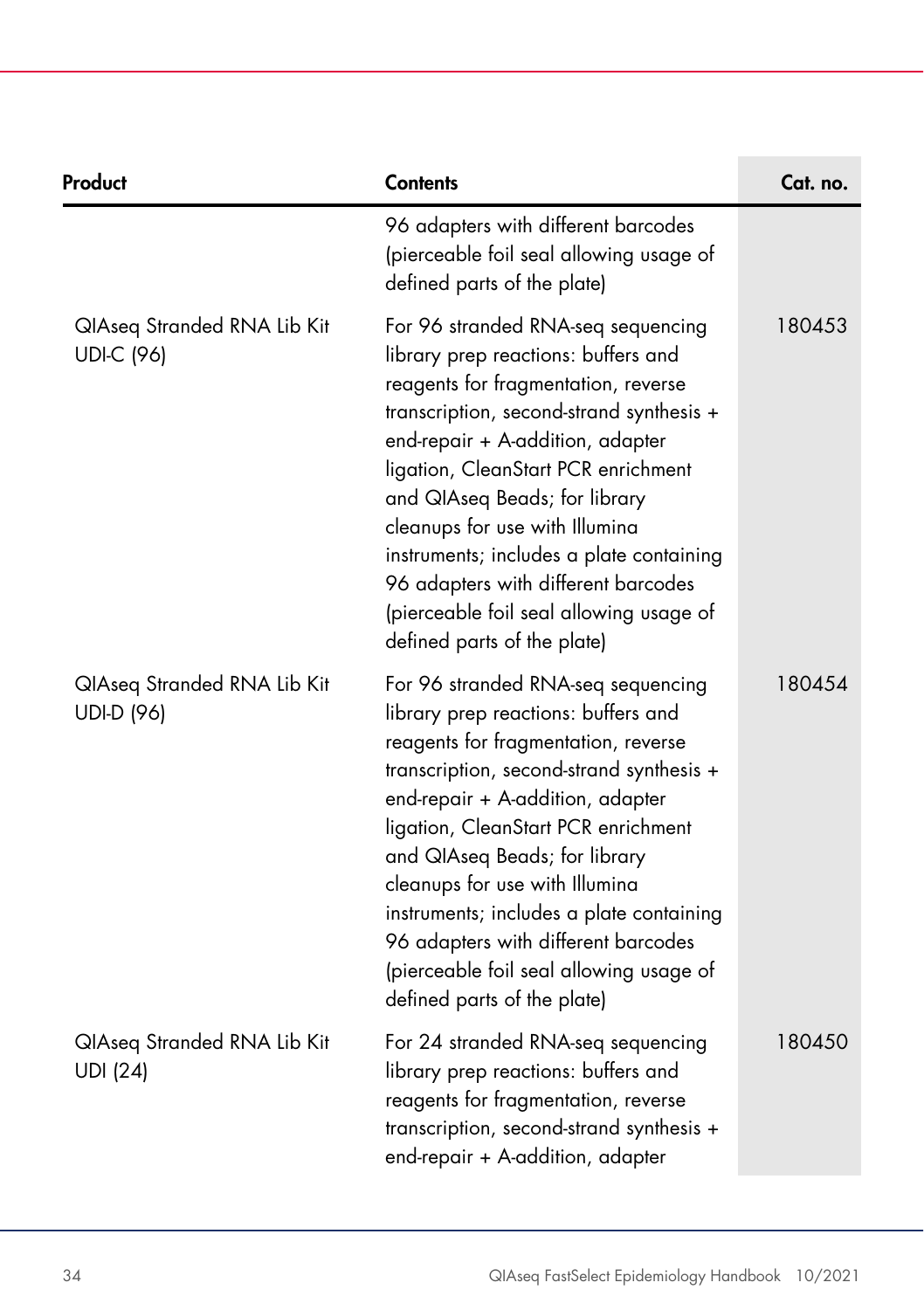| Product | <b>Contents</b>                                                                                                                                                                                                                                                     | Cat. no. |
|---------|---------------------------------------------------------------------------------------------------------------------------------------------------------------------------------------------------------------------------------------------------------------------|----------|
|         | ligation, CleanStart PCR enrichment<br>and QIAseq Beads; for library<br>cleanups for use with Illumina<br>instruments; includes a plate containing<br>96 adapters with different barcodes<br>(pierceable foil seal allowing usage of<br>defined parts of the plate) |          |

For up-to-date licensing information and product-specific disclaimers, see the respective QIAGEN kit handbook or user manual. QIAGEN kit handbooks and user manuals are available at [www.qiagen.com](http://www.qiagen.com/) or can be requested from QIAGEN Technical Services or your local distributor.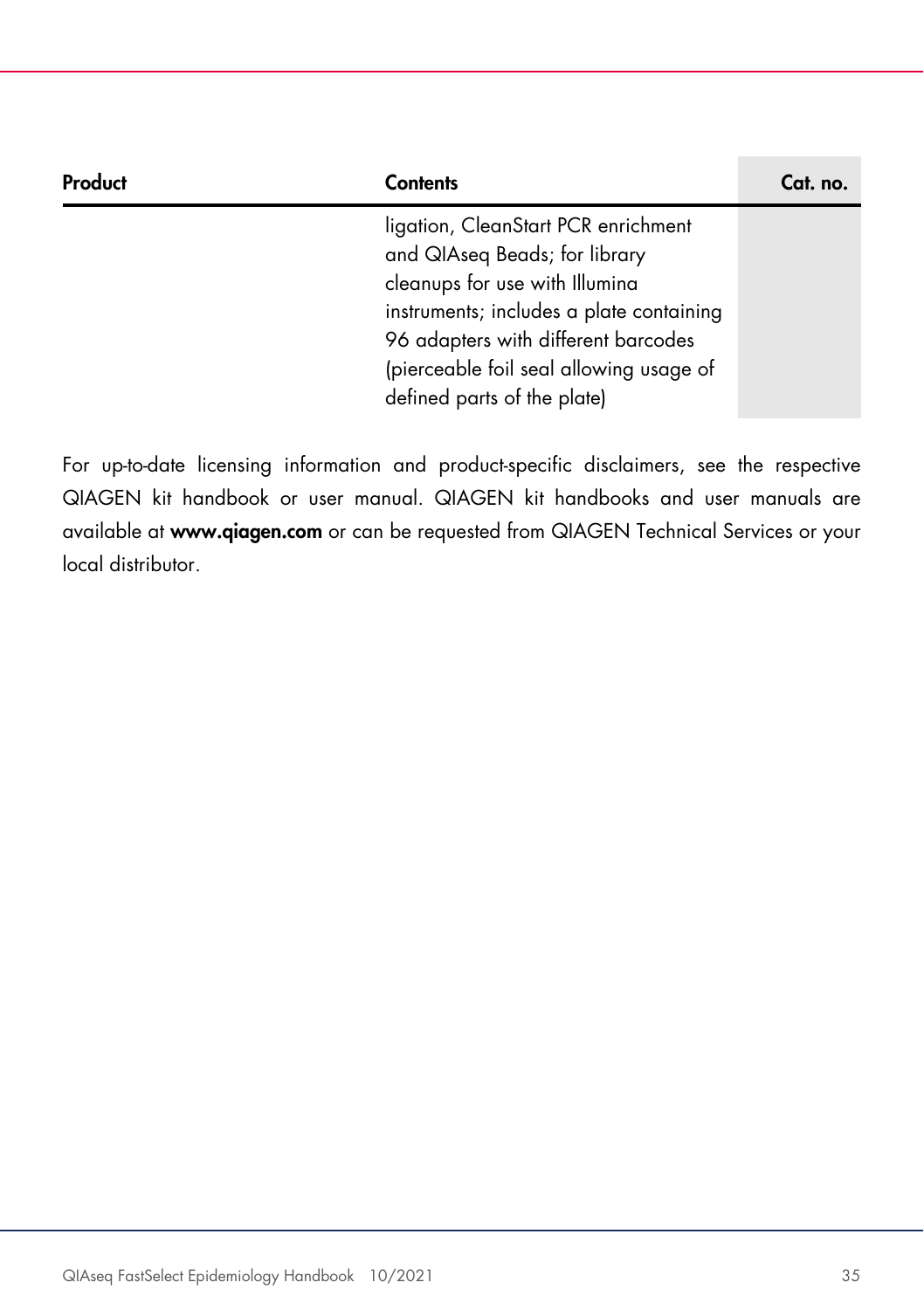### <span id="page-35-0"></span>Document Revision History

| Date    | Changes         |
|---------|-----------------|
| 10/2021 | Initial release |

#### Limited License Agreement for QIAseq FastSelect Epidemiology Kit

Use of this product signifies the agreement of any purchaser or user of the product to the following terms:

- 1. The product may be used solely in accordance with the protocols provided with the product and this handbook and for use with components contained in the kit only. QIAGEN grants no license under any of its intellectual property to use or incorporate the enclosed components of this kit with any components not included within this kit except as described in the protocols provided with the product, this handbook, and additional protocols available at www.qiagen.com. Some of these additional protocols have been provided by QIAGEN users for QIAGEN users. These protocols have not been thoroughly tested or optimized by QIAGEN. QIAGEN neither guarantees them nor warrants that they do not infringe the rights of third-parties.
- 2. Other than expressly stated licenses, QIAGEN makes no warranty that this kit and/or its use(s) do not infringe the rights of third-parties.
- 3. This kit and its components are licensed for one-time use and may not be reused, refurbished, or resold.
- 4. QIAGEN specifically disclaims any other licenses, expressed or implied other than those expressly stated.
- 5. The purchaser and user of the kit agree not to take or permit anyone else to take any steps that could lead to or facilitate any acts prohibited above. QIAGEN may enforce the prohibitions of this Limited License Agreement in any Court, and shall recover all its investigative and Court costs, including attorney fees, in any action to enforce this Limited License Agreement or any of its intellectual property rights relating to the kit and/or its components.

#### For updated license terms, see [www.qiagen.com](http://www.qiagen.com/).

Trademarks: QIAGEN®, Sample to Insight®, QIAseq®, FastSelect™ (QIAGEN Group); Bioanalyzer®, Fragment Analyzer®, TapeStation® (Agilent Technologies, Inc.); Illumina®, TruSeq® (Illumina, Inc.); Qubit® (Molecular Probes, Inc.); NEBNext®, New England Biolabs®, Ultra™ (New England Biolabs, Inc.); MagneSphere® (Promega Corporation); KAPA®, Roche® (Roche Molecular Systems, Inc.); DynaMag™ (Thermo Fisher Scientific or its subsidiaries). Registered names, trademarks, etc. used in this document, even when not specifically marked as such, are not to be considered unprotected by law.

10/2021 HB-2957-001 © 2021 QIAGEN, all rights reserved.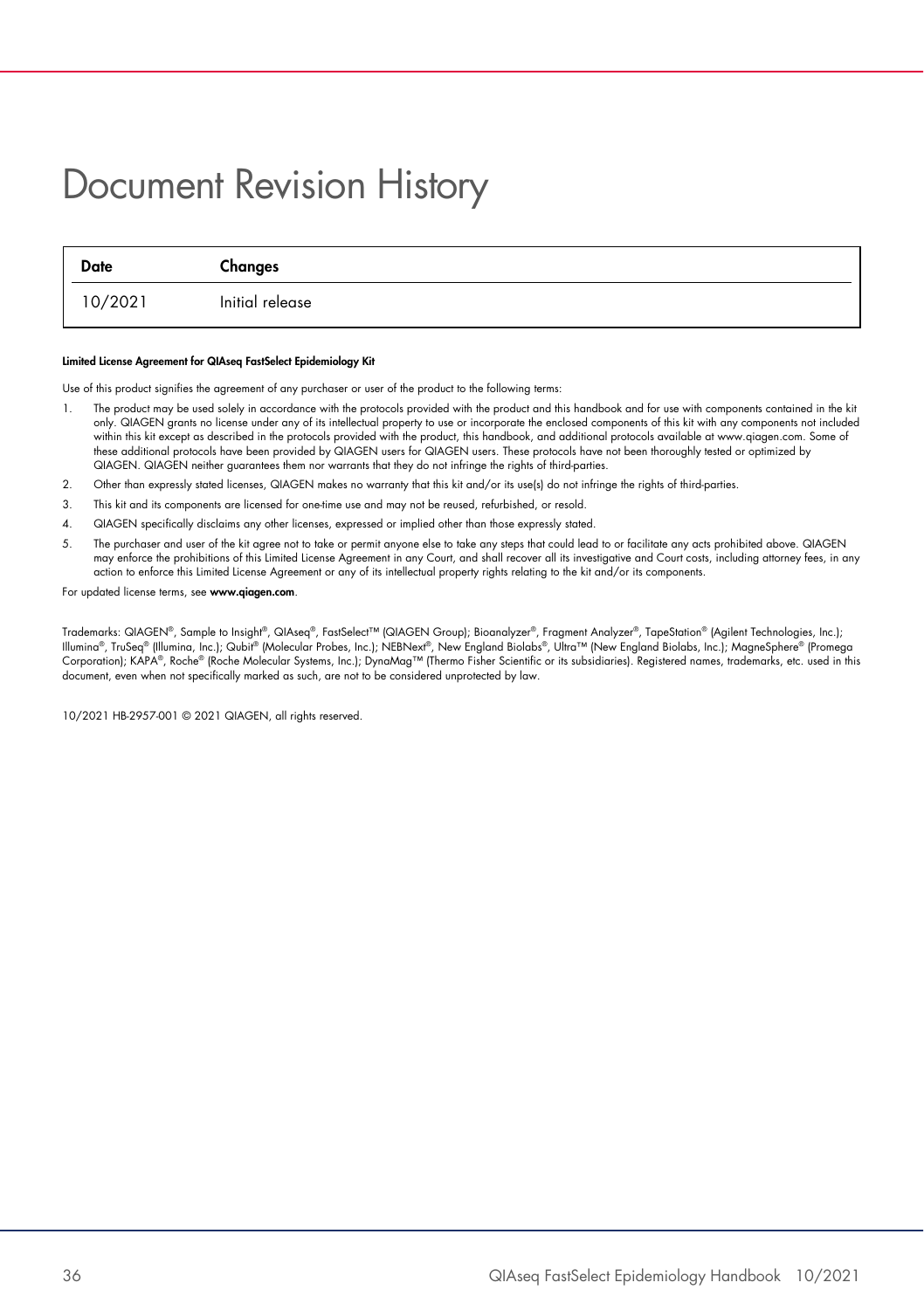**Notes**